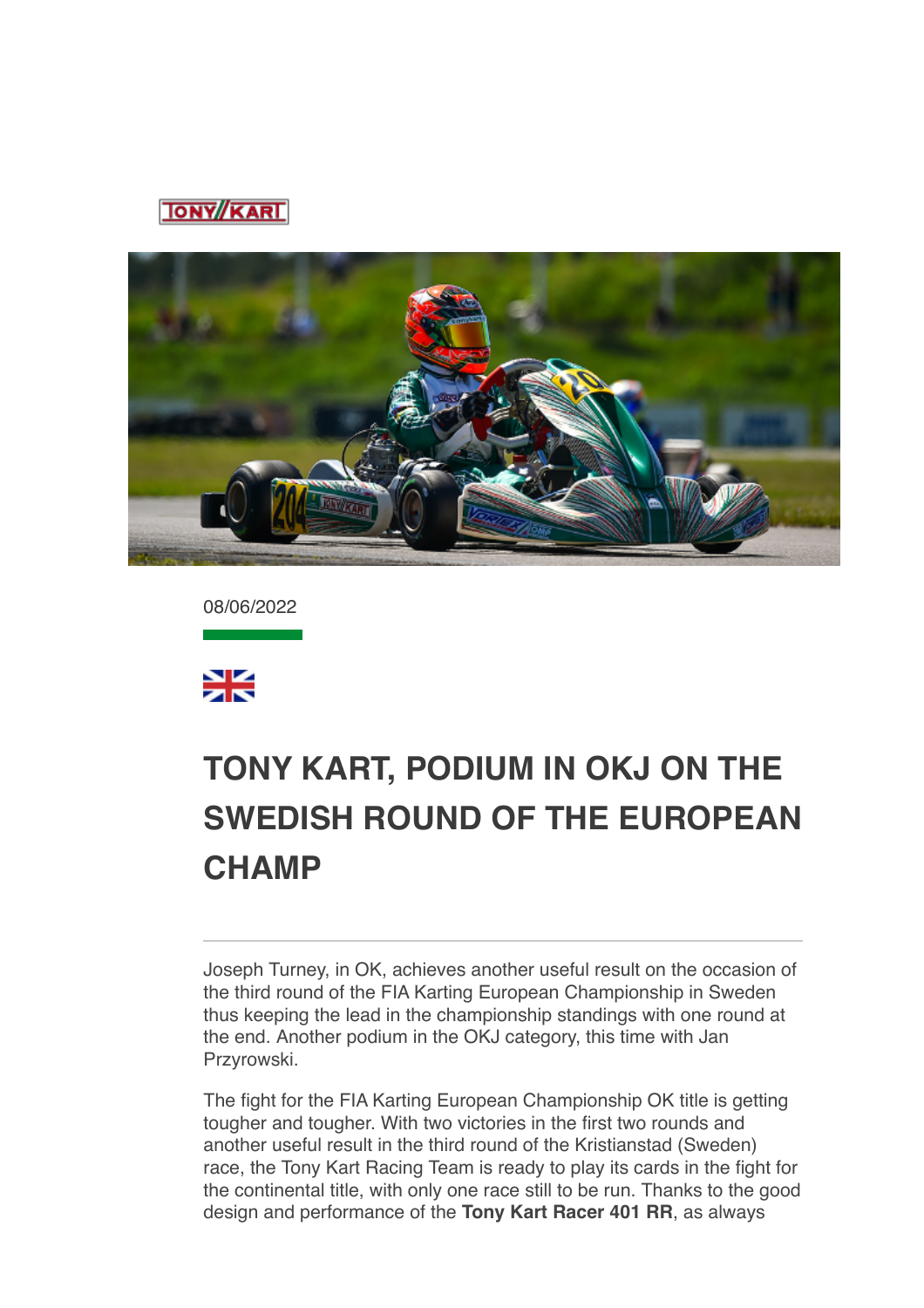equipped with Vortex engines, the engine division of the OTK Kart Group. Positive notes also in OKJ, once more with the "Racer", but equipped with Vortex's DJT engine.

In **OK, Joseph Turney** comes to the start of the Swedish weekend strong in the championship leadership, obtained thanks to two victories in the first two rounds in Portugal and Spain. After a tight qualifying session, the British driver makes his way through the qualifying heats, recovering a total of 13 positions in the overall standings at the end of the day on Saturday. On Sunday, Turney improves further, gaining five positions in the A Super Heat and finishing fourth, while in the final he made the most of his Top 10 finish to confirm his position at the top of the championship with just one round at the end.

A positive weekend also for reigning OK world champion **Tuukka Taponen**. The Finnish driver collects two podiums and a fastest lap in the qualifying heats, and then adds to his haul with a third place in A Super Heat - just ahead of his teammate Turney - and with a further close podium in the decisive final. His compatriot **Juho Valtanen** is also on the improving: with four podiums in the five eliminatory heats and a consequent Top 5 in Saturday night's intermediate ranking, the Finnish driver performs well in the final and takes home a valuable Top 10. Sixth in the qualifying and always in the top ranks during the qualifying heats, the rookie **James Egozi** further improves his skills in view of the upcoming events on the calendar. Several interesting comebacks for **Charlie Wurz** in Friday and Saturday's races, as well as for his teammate **Liu Ruiqi**.

In **OKJ**, another podium for our drivers after the Zuera event. This time, it is **Jan Przyrowski** who is the author of the best result of the weekend for our Racing Team, after taking the lead in the final in the very early stages of the race. The Polish driver never loses contact with the race leader and arrives at the finishing line in second position, after having shown excellent potential during the qualifying heats (a win, four podiums and a fastest lap) and a third place in the B Super Heat on Sunday morning.

Also fast, once again, is our **Enzo Tarnvanichkul** throughout the weekend. The Thai driver records a total of four podiums and one fastest lap in the five eliminatory heats on Friday and Saturday, improving further on Sunday morning with a victory in A Super Heat. In the final, Tarnvanichkul fights tooth and nail for a well-deserved podium position, but an opponent's behaviour - later sanctioned by the marshals- gives him a five-second penalty for his front spoiler in the wrong position, sending him to tenth place.

**Arthur Dorison** performs an interesting comeback after the podium gained in Zuera together with Tarnvanichkul. The Frenchman climbs not less than 13 places in the ranking and, by a matter of a second, comes close to the Top 15. Another final attendance for **Jimmy Helias**, after a framed Friday: the young Frenchman sets the third best timing in the qualifying and wins two races out of two (both with fast laps). Only two unlucky stops in the last heat on Saturday and in the super heat on Sunday morning hamper Helias, but his performances are really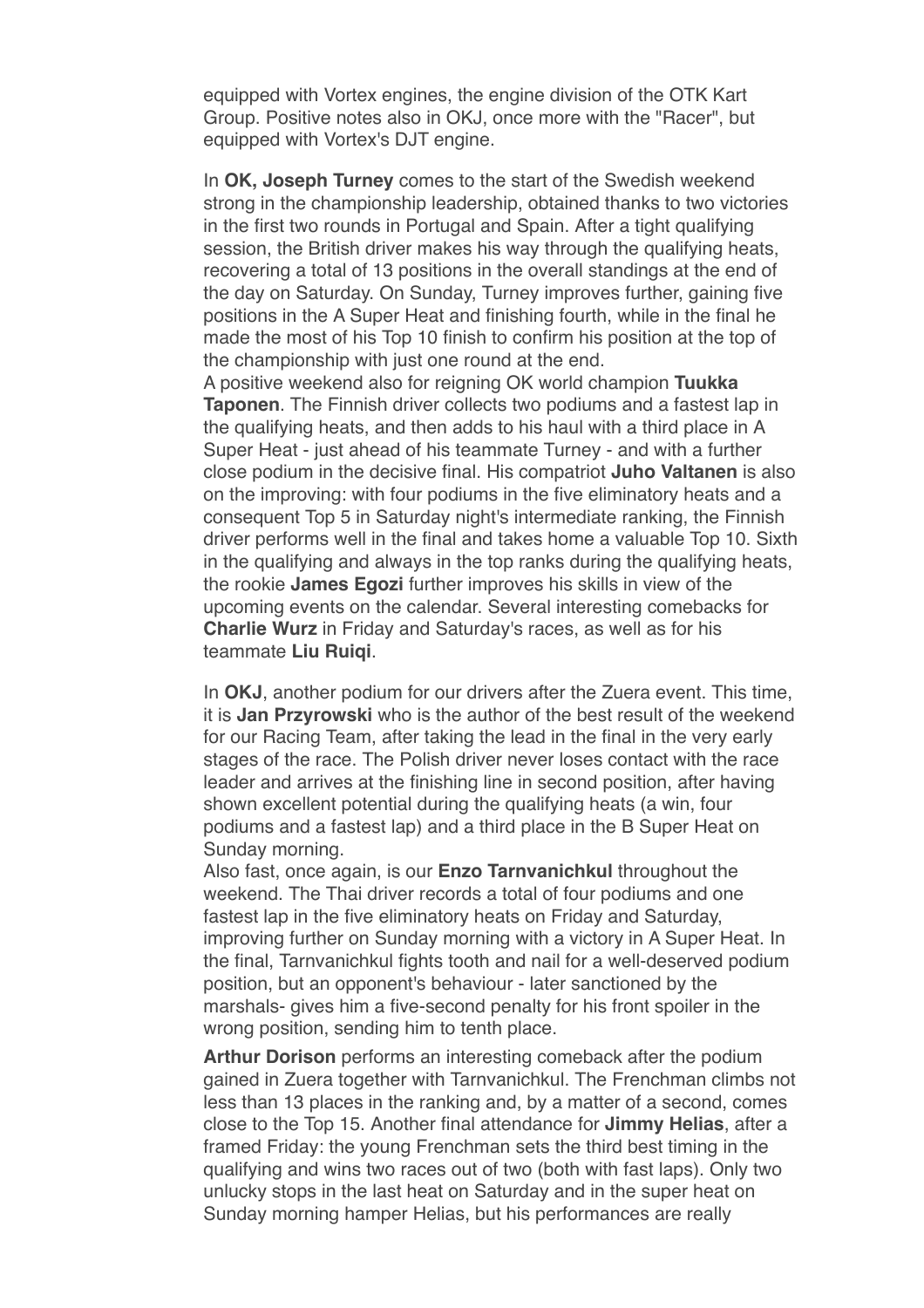encouraging. **Alp Hasan Aksoy, Giacomo Pedrini** and **Maria Germano Neto** are also constantly at work, ready to go to the track in the next scheduled races.

The Tony Kart Racing Team takes a short break, before getting back on track on June 16th-19th for the second and last round of the FIA Karting European Championship KZ-KZ2 in Cremona, Italy.



## **[TONY KART, PODIO IN OKJ NELLA](data:text/html;charset=utf-8;base64,%20PGh0bWwgeG1sbnM9Imh0dHA6Ly93d3cudzMub3JnLzE5OTkveGh0bWwiIGNsYXNzPSJhcHBsZS1tYWlsLWltcGxpY2l0LWRhcmstc3VwcG9ydCIgc3R5bGU9Inpvb206IDE7Ij48aGVhZD48c3R5bGUgdHlwZT0idGV4dC9jc3MiPi8qCiAqICBNVUlXZWJEb2N1bWVudC5jc3MKICogIE1haWwKICoKICogIENvcHlyaWdodCAyMDEyIEFwcGxlIEluYy4gQWxsIHJpZ2h0cyByZXNlcnZlZC4gCiAqLwoKKiB7CiAgICAtd2Via2l0LXVzZXItbW9kaWZ5OiBpbml0aWFsICFpbXBvcnRhbnQ7Cn0KCmh0bWwgewogICAgZm9udDogMTIuMDAwMDAwcHggSGVsdmV0aWNhOwp9Cgpib2R5IHsKICAgIG1hcmdpbjogMThweCAyNXB4IDIycHg7CiAgICBwYWRkaW5nOiAwOwogICAgd29yZC13cmFwOiBicmVhay13b3JkOwogICAgd29yZC1icmVhazogYnJlYWstd29yZDsKIH0KCnRhYmxlIHsKICAgIHdvcmQtYnJlYWs6IG5vcm1hbDsKfQoKLyogQXR0YWNobWVudHMgKi8KCmltZy5BcHBsZS1zbWFsbC1pbWFnZSB7CiAgICB3aWR0aDozMjBweDsKfQoKaW1nLkFwcGxlLW1lZGl1bS1pbWFnZSB7CiAgICB3aWR0aDo2NDBweDsKfQoKaW1nLkFwcGxlLWxhcmdlLWltYWdlIHsKICAgIHdpZHRoOjEyODBweDsKfQoKQC13ZWJraXQta2V5ZnJhbWVzIEFwcGxlLWRpc2NyZXRlLXNwaW5uZXIgewogICAgLyogVGhlc2Uga2V5ZnJhbWVzIHRyeSB0byByZXByb2R1Y2UgdGhlIDE2IGRpc2NyZXRlIHN0ZXBzIHNlZW4gaW4gYSBzdGFuZGFyZCBzeXN0ZW0gcHJvZ3Jlc3MgaW5kaWNhdG9yLiAqLwogICAgMCUgewogICAgICAgIGJhY2tncm91bmQtaW1hZ2U6IHVybCgneC1idW5kbGUtcmVzb3VyY2U6SW5kZXRlcm1pbmF0ZVByb2dyZXNzU3Bpbm5lcjEucGRmJyk7CiAgICB9CiAgICA2LjI1MCUgewogICAgICAgIGJhY2tncm91bmQtaW1hZ2U6IHVybCgneC1idW5kbGUtcmVzb3VyY2U6SW5kZXRlcm1pbmF0ZVByb2dyZXNzU3Bpbm5lcjIucGRmJyk7CiAgICB9CiAgICAxMi41MDAlIHsKICAgICAgICBiYWNrZ3JvdW5kLWltYWdlOiB1cmwoJ3gtYnVuZGxlLXJlc291cmNlOkluZGV0ZXJtaW5hdGVQcm9ncmVzc1NwaW5uZXIzLnBkZicpOwogICAgfQogICAgMTguNzUwJSB7CiAgICAgICAgYmFja2dyb3VuZC1pbWFnZTogdXJsKCd4LWJ1bmRsZS1yZXNvdXJjZTpJbmRldGVybWluYXRlUHJvZ3Jlc3NTcGlubmVyNC5wZGYnKTsKICAgIH0KICAgIDI1LjAwMCUgewogICAgICAgIGJhY2tncm91bmQtaW1hZ2U6IHVybCgneC1idW5kbGUtcmVzb3VyY2U6SW5kZXRlcm1pbmF0ZVByb2dyZXNzU3Bpbm5lcjUucGRmJyk7CiAgICB9CiAgICAzMS4yNTAlIHsKICAgICAgICBiYWNrZ3JvdW5kLWltYWdlOiB1cmwoJ3gtYnVuZGxlLXJlc291cmNlOkluZGV0ZXJtaW5hdGVQcm9ncmVzc1NwaW5uZXI2LnBkZicpOwogICAgfQogICAgMzcuNTAwJSB7CiAgICAgICAgYmFja2dyb3VuZC1pbWFnZTogdXJsKCd4LWJ1bmRsZS1yZXNvdXJjZTpJbmRldGVybWluYXRlUHJvZ3Jlc3NTcGlubmVyNy5wZGYnKTsKICAgIH0KICAgIDQzLjc1MCUgewogICAgICAgIGJhY2tncm91bmQtaW1hZ2U6IHVybCgneC1idW5kbGUtcmVzb3VyY2U6SW5kZXRlcm1pbmF0ZVByb2dyZXNzU3Bpbm5lcjgucGRmJyk7CiAgICB9CiAgICA1MC4wMDAlIHsKICAgICAgICBiYWNrZ3JvdW5kLWltYWdlOiB1cmwoJ3gtYnVuZGxlLXJlc291cmNlOkluZGV0ZXJtaW5hdGVQcm9ncmVzc1NwaW5uZXI5LnBkZicpOwogICAgfQogICAgNTYuMjUwJSB7CiAgICAgICAgYmFja2dyb3VuZC1pbWFnZTogdXJsKCd4LWJ1bmRsZS1yZXNvdXJjZTpJbmRldGVybWluYXRlUHJvZ3Jlc3NTcGlubmVyMTAucGRmJyk7CiAgICB9CiAgICA2Mi41MDAlIHsKICAgICAgICBiYWNrZ3JvdW5kLWltYWdlOiB1cmwoJ3gtYnVuZGxlLXJlc291cmNlOkluZGV0ZXJtaW5hdGVQcm9ncmVzc1NwaW5uZXIxMS5wZGYnKTsKICAgIH0KICAgIDY4Ljc1MCUgewogICAgICAgIGJhY2tncm91bmQtaW1hZ2U6IHVybCgneC1idW5kbGUtcmVzb3VyY2U6SW5kZXRlcm1pbmF0ZVByb2dyZXNzU3Bpbm5lcjEyLnBkZicpOwogICAgfQogICAgNzUuMDAwJSB7CiAgICAgICAgYmFja2dyb3VuZC1pbWFnZTogdXJsKCd4LWJ1bmRsZS1yZXNvdXJjZTpJbmRldGVybWluYXRlUHJvZ3Jlc3NTcGlubmVyMTMucGRmJyk7CiAgICB9CiAgICA4MS4yNTAlIHsKICAgICAgICBiYWNrZ3JvdW5kLWltYWdlOiB1cmwoJ3gtYnVuZGxlLXJlc291cmNlOkluZGV0ZXJtaW5hdGVQcm9ncmVzc1NwaW5uZXIxNC5wZGYnKTsKICAgIH0KICAgIDg3LjUwMCUgewogICAgICAgIGJhY2tncm91bmQtaW1hZ2U6IHVybCgneC1idW5kbGUtcmVzb3VyY2U6SW5kZXRlcm1pbmF0ZVByb2dyZXNzU3Bpbm5lcjE1LnBkZicpOwogICAgfQogICAgOTMuNzUwJSB7CiAgICAgICAgYmFja2dyb3VuZC1pbWFnZTogdXJsKCd4LWJ1bmRsZS1yZXNvdXJjZTpJbmRldGVybWluYXRlUHJvZ3Jlc3NTcGlubmVyMTYucGRmJyk7CiAgICB9CiAgICAxMDAlIHsKICAgICAgICBiYWNrZ3JvdW5kLWltYWdlOiB1cmwoJ3gtYnVuZGxlLXJlc291cmNlOkluZGV0ZXJtaW5hdGVQcm9ncmVzc1NwaW5uZXIxLnBkZicpOwogICAgfQp9CgpkaXYuQXBwbGUtaW5kZXRlcm1pbmF0ZS1wcm9ncmVzcy1zcGlubmVyIHsKICAgIHdpZHRoOiAxNnB4OwogICAgaGVpZ2h0OiAxNnB4OwogICAgYmFja2dyb3VuZC1pbWFnZTogdXJsKCd4LWJ1bmRsZS1yZXNvdXJjZTpJbmRldGVybWluYXRlUHJvZ3Jlc3NTcGlubmVyMS5wZGYnKTsKICAgIGJhY2tncm91bmQtcmVwZWF0OiBuby1yZXBlYXQ7CiAgICBiYWNrZ3JvdW5kLXNpemU6IDEwMCUgMTAwJTsKICAgIC13ZWJraXQtYW5pbWF0aW9uLW5hbWU6IEFwcGxlLWRpc2NyZXRlLXNwaW5uZXI7CiAgICAtd2Via2l0LWFuaW1hdGlvbi1kdXJhdGlvbjogMXM7CiAgICAtd2Via2l0LWFuaW1hdGlvbi1pdGVyYXRpb24tY291bnQ6IGluZmluaXRlOwogICAgLXdlYmtpdC1hbmltYXRpb24tdGltaW5nLWZ1bmN0aW9uOiBzdGVwLXN0YXJ0Owp9CgovKiBMaXN0IFN0eWxlcyAqLwoKdWwuQXBwbGUtZGFzaC1saXN0LCB1bC5BcHBsZS1kYXNoLWxpc3QgdWwgewogICAgbGlzdC1zdHlsZS10eXBlOiBub25lOwp9CiAgICAKdWwuQXBwbGUtZGFzaC1saXN0IGxpOmJlZm9yZSB7CiAgICBjb250ZW50OiAiXDIwMTMiOwogICAgcG9zaXRpb246IGFic29sdXRlOwogICAgbWFyZ2luOiAwIC0xLjI1ZW07Cn0KCi8qIE9yZGVyZWQgTGlzdHM6IFN1cHBvcnQgOSBkZWVwLCBsaWtlIFBhZ2VzLCB0aGVuIGZhbGwgYmFjayB0byBkYXNoZXMgKi8Kb2wsIG9sIG9sIG9sIG9sLCBvbCBvbCBvbCBvbCBvbCBvbCBvbCB7CiAgICBsaXN0LXN0eWxlLXR5cGU6IGRlY2ltYWw7Cn0KCm9sIG9sLCBvbCBvbCBvbCBvbCBvbCwgb2wgb2wgb2wgb2wgb2wgb2wgb2wgb2wgewogICAgbGlzdC1zdHlsZS10eXBlOiBsb3dlci1hbHBoYTsKfQoKb2wgb2wgb2wsIG9sIG9sIG9sIG9sIG9sIG9sLCBvbCBvbCBvbCBvbCBvbCBvbCBvbCBvbCBvbCB7CiAgICBsaXN0LXN0eWxlLXR5cGU6IGxvd2VyLXJvbWFuOwp9CgpvbCBvbCBvbCBvbCBvbCBvbCBvbCBvbCBvbCBvbCB7CiAgICBsaXN0LXN0eWxlLXR5cGU6IG5vbmU7Cn0KCm9sIG9sIG9sIG9sIG9sIG9sIG9sIG9sIG9sIG9sIGxpOmJlZm9yZSB7CiAgICBjb250ZW50OiAiXDIwMTMiOwogICAgcG9zaXRpb246IGFic29sdXRlOwogICAgLXdlYmtpdC1tYXJnaW4tc3RhcnQ6IC0xLjI1ZW07Cn0KCi8qIE1haWwtc3BlY2lmaWMgU3R5bGVzICovCgphLngtYXBwbGUtbWFpbC1zZWUtbW9yZSwgYS54LWFwcGxlLW1haWwtc2VlLW1vcmUtZnJvbSB7CiAgICBmb250LXNpemU6IDEwcHg7CiAgICBmb250LWZhbWlseTogSGVsdmV0aWNhOwogICAgdGV4dC1kZWNvcmF0aW9uOiBub25lOwogICAgY29sb3I6IC1hcHBsZS1zeXN0ZW0tYmx1ZTsKICAgIC1hcHBsZS1jb2xvci1maWx0ZXI6IG5vbmU7Cn0KCmEueC1hcHBsZS1tYWlsLXNlZS1tb3JlIHsKICAgIGZvbnQtc2l6ZTogMTFweDsKICAgIGZvbnQtd2VpZ2h0OiBib2xkOwp9Cgpib2R5LkFwcGxlUGxhaW5UZXh0Qm9keSB7CiAgICAtd2Via2l0LW5ic3AtbW9kZTogc3BhY2U7CiAgICBmb250LXNpemU6IGluaGVyaXRweDsKICAgIGZvbnQtZmFtaWx5OiBpbmhlcml0Owp9Cgpib2R5LlNpbmdsZXRvbiB7CiAgICBtYXJnaW4tbGVmdDogMzZweDsKfQoKLngtYXBwbGUtbWFpbGRyb3BiYW5uZXIgewogICAgZGlzcGxheTogbm9uZTsKfQoKYmxvY2txdW90ZVt0eXBlPWNpdGVdIHsKICAgIHBhZGRpbmctbGVmdDogOHB4OwogICAgbWFyZ2luOiAwOwogICAgYm9yZGVyLWxlZnQtd2lkdGg6IDJweDsKICAgIGJvcmRlci1sZWZ0LXN0eWxlOiBzb2xpZDsKICAgIGJvcmRlci1sZWZ0LWNvbG9yOiByZ2JhKDg4LCA4NiwgMjE0LCAyNTUpOwogICAgY29sb3I6IHJnYmEoODgsIDg2LCAyMTQsIDI1NSk7Cn0KCmJsb2NrcXVvdGVbdHlwZT1jaXRlXSBibG9ja3F1b3RlW3R5cGU9Y2l0ZV0gewogICAgYm9yZGVyLWxlZnQtd2lkdGg6IDJweDsKICAgIGJvcmRlci1sZWZ0LXN0eWxlOiBzb2xpZDsKICAgIGJvcmRlci1sZWZ0LWNvbG9yOiByZ2JhKDAsIDE3NSwgMjA1LCAyNTUpOwogICAgY29sb3I6IHJnYmEoMCwgMTc1LCAyMDUsIDI1NSk7Cn0KCmJsb2NrcXVvdGVbdHlwZT1jaXRlXSBibG9ja3F1b3RlW3R5cGU9Y2l0ZV0gYmxvY2txdW90ZVt0eXBlPWNpdGVdIHsKICAgIGJvcmRlci1sZWZ0LXdpZHRoOiAycHg7CiAgICBib3JkZXItbGVmdC1zdHlsZTogc29saWQ7CiAgICBib3JkZXItbGVmdC1jb2xvcjogcmdiYSgxOCwgMTkyLCAxNCwgMjU1KTsKICAgIGNvbG9yOiByZ2JhKDE4LCAxOTIsIDE0LCAyNTUpOwp9CgppbWcuQXBwbGUtd2ViLWF0dGFjaG1lbnQgewogICAgdmVydGljYWwtYWxpZ246IHRvcCAhaW1wb3J0YW50OwogICAgbWF4LXdpZHRoOiAxMDAlICFpbXBvcnRhbnQ7Cn0KCnZpZGVvLkFwcGxlLXdlYi1hdHRhY2htZW50IHsKICAgIG1heC13aWR0aDogMTAwJSAhaW1wb3J0YW50Owp9CgppbWcuQXBwbGUtZWRnZS10by1lZGdlLXZpc3VhbC1tZWRpYSwgdmlkZW8uQXBwbGUtZWRnZS10by1lZGdlLXZpc3VhbC1tZWRpYSB7CiAgICBkaXNwbGF5OiBibG9jazsKICAgIG1heC13aWR0aDogY2FsYygxMDAlICsgNTBweCkgIWltcG9ydGFudDsKICAgIG1hcmdpbjogMCAtMjVweDsKfQoKaW1nLkFwcGxlLWVkZ2UtdG8tZWRnZS12aXN1YWwtbWVkaWEuU2luZ2xldG9uLCB2aWRlby5BcHBsZS1lZGdlLXRvLWVkZ2UtdmlzdWFsLW1lZGlhLlNpbmdsZXRvbiB7CiAgICBkaXNwbGF5OiBibG9jazsKICAgIG1heC13aWR0aDogY2FsYygxMDAlICsgNjFweCkgIWltcG9ydGFudDsKICAgIG1hcmdpbjogMCAtMjVweCAwIC0zNnB4Owp9CgoKLyogTWVkaWEgUXVlcnkgT3ZlcnJpZGVzIChMZWF2ZSBhdCBib3R0b20pICovCgpAbWVkaWEgc2NyZWVuIGFuZCAocHJlZmVycy1jb2xvci1zY2hlbWU6IGRhcmspIHsKICAgIC8qIEltcGxpY2l0IChjb2xvci1maWx0ZXJlZCkgZGFyayBtb2RlICovCiAgICA6cm9vdC5hcHBsZS1tYWlsLWltcGxpY2l0LWRhcmstc3VwcG9ydCB7CiAgICAgICAgLWFwcGxlLWNvbG9yLWZpbHRlcjogYXBwbGUtaW52ZXJ0LWxpZ2h0bmVzcygpOwogICAgICAgIC0tcXVvdGUtYmFyLWNvbG9yLWxldmVsLTE6IC1hcHBsZS1zeXN0ZW0tcHVycGxlOwogICAgICAgIC0tcXVvdGUtdGV4dC1jb2xvci1sZXZlbC0xOiAtYXBwbGUtc3lzdGVtLXB1cnBsZTsKICAgICAgICAtLXF1b3RlLWJhci1jb2xvci1sZXZlbC0yOiByZ2JhKDAsIDE3NSwgMjA1LCAyNTUpOwogICAgICAgIC0tcXVvdGUtdGV4dC1jb2xvci1sZXZlbC0yOiByZ2JhKDAsIDE3NSwgMjA1LCAyNTUpOwogICAgICAgIC0tcXVvdGUtYmFyLWNvbG9yLWxldmVsLTM6IHJnYmEoMTgsIDE5MiwgMTQsIDI1NSk7CiAgICAgICAgLS1xdW90ZS10ZXh0LWNvbG9yLWxldmVsLTM6IHJnYmEoMTgsIDE5MiwgMTQsIDI1NSk7CiAgICB9CgogICAgLyogRXhwbGljaXQgKGRlY2xhcmVkKSBkYXJrIG1vZGUgKi8KICAgIDpyb290Om5vdCguYXBwbGUtbWFpbC1pbXBsaWNpdC1kYXJrLXN1cHBvcnQpIHsKICAgICAgICAtLXF1b3RlLWJhci1jb2xvci1sZXZlbC0xOiAtYXBwbGUtc3lzdGVtLXB1cnBsZTsKICAgICAgICAtLXF1b3RlLXRleHQtY29sb3ItbGV2ZWwtMTogLWFwcGxlLXN5c3RlbS1wdXJwbGU7CiAgICAgICAgLS1xdW90ZS1iYXItY29sb3ItbGV2ZWwtMjogcmdiYSgwLCAyMDAsIDI1MCwgMjU1KTsKICAgICAgICAtLXF1b3RlLXRleHQtY29sb3ItbGV2ZWwtMjogcmdiYSgwLCAyMDAsIDI1MCwgMjU1KTsKICAgICAgICAtLXF1b3RlLWJhci1jb2xvci1sZXZlbC0zOiByZ2JhKDg3LCAyMTcsIDExOSwgMjU1KTsKICAgICAgICAtLXF1b3RlLXRleHQtY29sb3ItbGV2ZWwtMzogcmdiYSg4NywgMjE3LCAxMTksIDI1NSk7CiAgICB9CgogICAgYmxvY2txdW90ZVt0eXBlPWNpdGVdIHsKICAgICAgICBib3JkZXItbGVmdC1jb2xvcjogdmFyKC0tcXVvdGUtYmFyLWNvbG9yLWxldmVsLTEpOwogICAgICAgIGNvbG9yOiB2YXIoLS1xdW90ZS10ZXh0LWNvbG9yLWxldmVsLTEpOwogICAgfQoKICAgIGJsb2NrcXVvdGVbdHlwZT1jaXRlXSBibG9ja3F1b3RlW3R5cGU9Y2l0ZV0gewogICAgICAgIGJvcmRlci1sZWZ0LWNvbG9yOiB2YXIoLS1xdW90ZS1iYXItY29sb3ItbGV2ZWwtMik7CiAgICAgICAgY29sb3I6IHZhcigtLXF1b3RlLXRleHQtY29sb3ItbGV2ZWwtMik7CiAgICB9CgogICAgYmxvY2txdW90ZVt0eXBlPWNpdGVdIGJsb2NrcXVvdGVbdHlwZT1jaXRlXSBibG9ja3F1b3RlW3R5cGU9Y2l0ZV0gewogICAgICAgIGJvcmRlci1sZWZ0LWNvbG9yOiB2YXIoLS1xdW90ZS1iYXItY29sb3ItbGV2ZWwtMyk7CiAgICAgICAgY29sb3I6IHZhcigtLXF1b3RlLXRleHQtY29sb3ItbGV2ZWwtMyk7CiAgICB9Cn0KCi8qIFByaW50IFN0eWxlcyAqLwoKQG1lZGlhIHByaW50IHsKICAgIGJvZHkgewogICAgICAgIGZvbnQtc2l6ZTogODAlOwogICAgICAgIHBhZGRpbmc6IDA7CiAgICAgICAgbWFyZ2luOiAwOwogICAgfQp9Ci5NYWlsT3V0bGluZSB7IG1hcmdpbi10b3A6MDsgbWFyZ2luLWJvdHRvbTowOyB9Cjwvc3R5bGU+CgkJPG1ldGEgaHR0cC1lcXVpdj0iQ29udGVudC1UeXBlIiBjb250ZW50PSJ0ZXh0L2h0bWw7IGNoYXJzZXQ9dXRmLTgiPgoJCTx0aXRsZT5UT05ZS0FSVDwvdGl0bGU+Cgk8L2hlYWQ+Cgk8Ym9keSBiZ2NvbG9yPSIjZmZmZmZmIiBjbGFzcz0iU2luZ2xldG9uIj4KCQk8c3R5bGU+CgkJCWJvZHkgeyBtYXJnaW46MHB4OyB9CgkJPC9zdHlsZT4KCgkJPHRhYmxlIHdpZHRoPSIxMDAlIiBib3JkZXI9IjAiIGNlbGxzcGFjaW5nPSIwIiBjZWxscGFkZGluZz0iMCIgYmdjb2xvcj0iI2ZmZmZmZiI+CgkJCTx0Ym9keT48dHI+CgkJCQk8dGQgYWxpZ249ImNlbnRlciI+PC90ZD4KCQkJPC90cj4KCQkJPHRyPgoJCQkJPHRkPgoJCQkJCTx0YWJsZSB3aWR0aD0iNjAwIiBib3JkZXI9IjAiIGNlbGxzcGFjaW5nPSIwIiBjZWxscGFkZGluZz0iMCIgYmdjb2xvcj0iI0ZGRkZGRiIgYWxpZ249ImNlbnRlciI+CgkJCQkJCTx0Ym9keT48dHI+CgkJCQkJCQk8dGQgYmdjb2xvcj0iIzAwOGIzNSI+CgkJCQkJCQkJPCEtLSBoZWFkZXIgLS0+CgkJCQkJCQkJPHRhYmxlIGJvcmRlcj0iMCIgd2lkdGg9IjYwMCIgaGVpZ2h0PSI2MCIgY2VsbHNwYWNpbmc9IjAiIGNlbGxwYWRkaW5nPSIwIiBhbGlnbj0iY2VudGVyIj4KCQkJCQkJCQkJPHRib2R5Pjx0cj4KCQkJCQkJCQkJCTx0ZCB2YWxpZ249InRvcCI+CgkJCQkJCQkJCQkJPHRhYmxlIGJvcmRlcj0iMCIgY2VsbHBhZGRpbmc9IjAiIGNlbGxzcGFjaW5nPSIwIiBhbGlnbj0iY2VudGVyIiB3aWR0aD0iNjAwIiBiYWNrZ3JvdW5kPSIjMDA4ZDM2Ij4KCQkJCQkJCQkJCQkJPHRib2R5Pjx0cj4KCQkJCQkJCQkJCQkJCTx0ZCB2YWxpZ249Im1pZGRsZSIgc3R5bGU9InBhZGRpbmctbGVmdDoyMHB4Ij4KCQkJCQkJCQkJCQkJCQk8YSBocmVmPSIjIj48aW1nIHNyYz0iaHR0cDovL25ld3NsZXR0ZXIudG9ueWthcnQuY29tL2ltYWdlcy90b255a2FydC9sb2dvLnBuZyIgd2lkdGg9IjExMSIgaGVpZ2h0PSI2OCIgYWx0PSIiIGJvcmRlcj0iMCI+PC9hPgoJCQkJCQkJCQkJCQkJPC90ZD4KCQkJCQkJCQkJCQkJCTx0ZCB2YWxpZ249Im1pZGRsZSI+CgkJCQkJCQkJCQkJCQkJPHRhYmxlIGJvcmRlcj0iMCIgYmdjb2xvcj0iIzAwOGIzNSIgY2VsbHBhZGRpbmc9IjAiIGNlbGxzcGFjaW5nPSIwIiBhbGlnbj0icmlnaHQiPgoJCQkJCQkJCQkJCQkJCQk8dGJvZHk+PHRyPgoJCQkJCQkJCQkJCQkJCQkJPHRkIGNsYXNzPSJjZW50ZXIiIHN0eWxlPSJmb250LXNpemU6IDEzcHg7IGNvbG9yOiAjMjcyNzI3OyBmb250LXdlaWdodDogbGlnaHQ7IHRleHQtYWxpZ246IHJpZ2h0OyBmb250LWZhbWlseTogJ09wZW4gU2FucycsIEhlbHZldGljYSwgQXJpYWwsIHNhbnMtc2VyaWY7IGxpbmUtaGVpZ2h0OiAyMHB4OyB2ZXJ0aWNhbC1hbGlnbjogbWlkZGxlOyBwYWRkaW5nOjZweCAyMHB4IDBweCAyMHB4OyBmb250LXN0eWxlOml0YWxpYyI+CgkJCQkJCQkJCQkJCQkJCQkJPGEgaHJlZj0iaHR0cHM6Ly93d3cuZmFjZWJvb2suY29tL3Rvbnkua2FydC5vZmZpY2lhbC8/ZnJlZj10cyI+PGltZyBzcmM9Imh0dHA6Ly9uZXdzbGV0dGVyLnRvbnlrYXJ0LmNvbS9pbWFnZXMvdG9ueWthcnQvc29jaWFsX2ZhY2Vib29rLnBuZyIgYm9yZGVyPSIwIiBhbHQ9IiI+PC9hPgoJCQkJCQkJCQkJCQkJCQkJCTwhLS0gICAmbmJzcDsmbmJzcDsmbmJzcDsKCQkJCQkJCQkJCQkJCQkJCQk8YSBocmVmPSIjIj48aW1nIHNyYz0iaHR0cDovL25ld3NsZXR0ZXIudG9ueWthcnQuY29tL2ltYWdlcy90b255a2FydC9zb2NpYWxfdHdpdHRlci5wbmciIGJvcmRlcj0iMCIgYWx0PSIiPjwvYT4gLS0+CgkJCQkJCQkJCQkJCQkJCQkJJm5ic3A7Jm5ic3A7Jm5ic3A7CgkJCQkJCQkJCQkJCQkJCQkJPGEgaHJlZj0iaHR0cHM6Ly93d3cuaW5zdGFncmFtLmNvbS90b255a2FydG9mZmljaWFsLyAiPjxpbWcgc3JjPSJodHRwOi8vbmV3c2xldHRlci50b255a2FydC5jb20vaW1hZ2VzL3RvbnlrYXJ0L3NvY2lhbF9pbnN0YWdyYW0ucG5nIiBib3JkZXI9IjAiIGFsdD0iIj48L2E+CgkJCQkJCQkJCQkJCQkJCQkJJm5ic3A7Jm5ic3A7Jm5ic3A7CgkJCQkJCQkJCQkJCQkJCQkJPGEgaHJlZj0iaHR0cHM6Ly93d3cueW91dHViZS5jb20vY2hhbm5lbC9VQ2JILURnMlFKRlV3aGJBWG5qN1hGVnciPjxpbWcgc3JjPSJodHRwOi8vbmV3c2xldHRlci50b255a2FydC5jb20vaW1hZ2VzL3RvbnlrYXJ0L3NvY2lhbF95b3V0dWJlLnBuZyIgYm9yZGVyPSIwIiBhbHQ9IiI+PC9hPgoKCQkJCQkJCQkJCQkJCQkJCTwvdGQ+CgkJCQkJCQkJCQkJCQkJCTwvdHI+CgkJCQkJCQkJCQkJCQkJPC90Ym9keT48L3RhYmxlPgoJCQkJCQkJCQkJCQkJPC90ZD4KCQkJCQkJCQkJCQkJPC90cj4KCQkJCQkJCQkJCQk8L3Rib2R5PjwvdGFibGU+CgkJCQkJCQkJCQk8L3RkPgoJCQkJCQkJCQk8L3RyPgoJCQkJCQkJCQk8dHI+CgkJCQkJCQkJCQk8dGQgdmFsaWduPSJ0b3AiPgoJCQkJCQkJCQkJCTxpbWcgc3JjPSJodHRwOi8vbmV3c2xldHRlci50b255a2FydC5jb20vYWxsZWdhdGlfdGVtcGxhdGUvMjAyMi8yMDIyMDYwOC0xNDA3NDkxL3Rlc3RhdGEuanBlZyIgYWx0PSIiIHdpZHRoPSI2MDIiIGhlaWdodD0iMjUyIiBzdHlsZT0id2lkdGg6NjAycHg7IGhlaWdodDoyNTJweDsiPgoJCQkJCQkJCQkJPC90ZD4KCQkJCQkJCQkJPC90cj4KCQkJCQkJCQk8L3Rib2R5PjwvdGFibGU+CgkJCQkJCQkJPCEtLSAuaGVhZGVyIC0tPgoJCQkJCQkJPC90ZD4KCQkJCQkJPC90cj4KCQkJCQkJPHRyPgoJCQkJCQkJPHRkPgoJCQkJCQkJCTx0YWJsZSB3aWR0aD0iMTAwJSIgYm9yZGVyPSIwIiBjZWxsc3BhY2luZz0iMCIgY2VsbHBhZGRpbmc9IjAiPgoJCQkJCQkJCQk8dGJvZHk+PHRyPgoJCQkJCQkJCQkJPHRkIHdpZHRoPSIxMCUiPiZuYnNwOzwvdGQ+CgkJCQkJCQkJCQk8dGQgd2lkdGg9IjgwJSIgYWxpZ249ImxlZnQiIHZhbGlnbj0idG9wIj4KCQkJCQkJCQkJCQk8dGFibGUgd2lkdGg9IjEwMCUiIGJvcmRlcj0iMCIgY2VsbHNwYWNpbmc9IjAiIGNlbGxwYWRkaW5nPSIwIj4KCQkJCQkJCQkJCQkJPHRib2R5Pjx0cj48dGQ+Jm5ic3A7PC90ZD48L3RyPgoJCQkJCQkJCQkJCQk8dHI+CgkJCQkJCQkJCQkJCQk8dGQgYWxpZ249ImxlZnQiIHZhbGlnbj0idG9wIj4KCQkJCQkJCQkJCQkJCQk8dGFibGUgd2lkdGg9IjEwMCUiIGJvcmRlcj0iMCIgY2VsbHNwYWNpbmc9IjAiIGNlbGxwYWRkaW5nPSIwIj4KCQkJCQkJCQkJCQkJCQk8dGJvZHk+PHRyPgoJCQkJCQkJCQkJCQkJCQk8dGQgaGVpZ2h0PSIzNSIgYWxpZ249ImxlZnQiIHZhbGlnbj0ibWlkZGxlIj4KCQkJCQkJCQkJCQkJCQkJCTx0YWJsZSBib3JkZXI9IjAiIHdpZHRoPSIxMDAlIiBjZWxscGFkZGluZz0iMCIgY2VsbHNwYWNpbmc9IjAiPgoJCQkJCQkJCQkJCQkJCQkJPHRib2R5Pjx0cj4KCQkJCQkJCQkJCQkJCQkJCTx0ZCB3aWR0aD0iODAiIGFsaWduPSJsZWZ0IiB2YWxpZ249Im1pZGRsZSIgc3R5bGU9InBhZGRpbmctdG9wOjEwcHg7IHBhZGRpbmctYm90dG9tOiAxMHB4OyBib3JkZXItYm90dG9tOiA5cHggc29saWQgIzAwOGIzNSI+PGZvbnQgc3R5bGU9InRleHQtZGVjb3JhdGlvbjogbm9uZTsgZm9udC1zaXplOiAxNXB4OyBjb2xvcjogIzNhM2EzYTsgZm9udC1mYW1pbHk6J09wZW4gU2FucycsIEhlbHZldGljYSwgQXJpYWwsIHNhbnMtc2VyaWY7Ij4wOC8wNi8yMDIyPC9mb250PgoJCQkJCQkJCQkJCQkJCQkJPC90ZD4KCQkJCQkJCQkJCQkJCQkJCTx0ZCBhbGlnbj0icmlnaHQiIHZhbGlnbj0ibWlkZGxlIj4mbmJzcDs8L3RkPgoJCQkJCQkJCQkJCQkJCQkJPC90cj4KCQkJCQkJCQkJCQkJCQkJCTwvdGJvZHk+PC90YWJsZT4KCQkJCQkJCQkJCQkJCQkJPC90ZD4KCQkJCQkJCQkJCQkJCQk8L3RyPgoJCQkJCQkJCQkJCQkJCTx0cj48dGQ+Jm5ic3A7PC90ZD48L3RyPgoJCQkJCQkJCQkJCQkJCTwhLS0gSU5HTEVTRSAtLT4KCQkJCQkJCQkJCQkJCQkJCQkJCQkJCQkJCQkJCTwhLS0gQmFuZGllcmEgRU5HIC0tPgoJCQkJCQkJCQkJCQkJCTx0cj4KCQkJCQkJCQkJCQkJCQkJPHRkIGhlaWdodD0iNDAiIGFsaWduPSJsZWZ0IiB2YWxpZ249Im1pZGRsZSIgc3R5bGU9InBhZGRpbmctdG9wOjEwcHg7IHBhZGRpbmctYm90dG9tOjEwcHg7Ij4KCQkJCQkJCQkJCQkJCQkJPCEtLSBoZWFkbGluZSAtLT4KCQkJCQkJCQkJCQkJCQkJCTxpbWcgc3JjPSJodHRwOi8vbmV3c2xldHRlci50b255a2FydC5jb20vaW1hZ2VzL3RvbnlrYXJ0L2ZsYWctZW4uZ2lmIiBhbHQ9IiI+PGJyPjxicj4KCgkJCQkJCQkJCQkJCQkJCTwvdGQ+CgkJCQkJCQkJCQkJCQkJPC90cj4KCQkJCQkJCQkJCQkJCQk8IS0tIFRpdGxlIEVORyAtLT4KCQkJCQkJCQkJCQkJCQk8dHI+CgkJCQkJCQkJCQkJCQkJCTx0ZCBoZWlnaHQ9IjQwIiBhbGlnbj0ibGVmdCIgdmFsaWduPSJtaWRkbGUiIHN0eWxlPSJwYWRkaW5nLXRvcDoxMHB4OyBwYWRkaW5nLWJvdHRvbToxMHB4OyI+CgkJCQkJCQkJCQkJCQkJCQk8IS0tIGhlYWRsaW5lIC0tPgoJCQkJCQkJCQkJCQkJCQkJPGEgaHJlZj0iIyIgc3R5bGU9InRleHQtZGVjb3JhdGlvbjogbm9uZTsiPjxmb250IHN0eWxlPSJsaW5lLWhlaWdodDogNDBweDsgZm9udC1zaXplOiAyNnB4OyBjb2xvcjogIzNhM2EzYTsgZm9udC13ZWlnaHQ6IGJvbGQ7IGZvbnQtZmFtaWx5OidPcGVuIFNhbnMnLCBIZWx2ZXRpY2EsIEFyaWFsLCBzYW5zLXNlcmlmOyI+VE9OWSBLQVJULCBQT0RJVU0gSU4gT0tKIE9OIFRIRSBTV0VESVNIIFJPVU5EIE9GIFRIRSBFVVJPUEVBTiBDSEFNUDwvZm9udD48L2E+CgoJCQkJCQkJCQkJCQkJCQk8L3RkPgoJCQkJCQkJCQkJCQkJCTwvdHI+CgkJCQkJCQkJCQkJCQkJPCEtLSBCb2R5IEVORyAtLT4KCQkJCQkJCQkJCQkJCQk8dHI+CgkJCQkJCQkJCQkJCQkJCTx0ZCBhbGlnbj0ibGVmdCIgdmFsaWduPSJ0b3AiPgoJCQkJCQkJCQkJCQkJCQk8dGFibGUgd2lkdGg9IjEwMCUiIGJvcmRlcj0iMCIgY2VsbHBhZGRpbmc9IjAiIGNlbGxzcGFjaW5nPSIwIj4KCQkJCQkJCQkJCQkJCQkJCTx0Ym9keT48dHI+PHRkPiZuYnNwOzwvdGQ+PC90cj4KCQkJCQkJCQkJCQkJCQkJCTx0cj4KCQkJCQkJCQkJCQkJCQkJCQk8dGQgdmFsaWduPSJ0b3AiPgoJCQkJCQkJCQkJCQkJCQkJCQk8cCBzdHlsZT0ibXNvLXRhYmxlLWxzcGFjZTowO21zby10YWJsZS1yc3BhY2U6MDsgbWFyZ2luOjAiPgoJCQkJCQkJCQkJCQkJCQkJCQk8Zm9udCBzdHlsZT0iZm9udC13ZWlnaHQ6IDIwMDsgZm9udC1zaXplOiAyNHB4OyBsaW5lLWhlaWdodDozMnB4OyB0ZXh0LWFsaWduOiBsZWZ0OyBmb250LWZhbWlseTogJ09wZW4gU2FucyBMaWdodCcsIEhlbHZldGljYSwgQXJpYWwsIHNhbnMtc2VyaWY7IGNvbG9yOiMwMDhiMzUiPgoJCQkJCQkJCQkJCQkJCQkJCQkJCQkJCQkJCQkJCQkJCQkJCQk8L2ZvbnQ+PC9wPgoJCQkJCQkJCQkJCQkJCQkJCTwvdGQ+CgkJCQkJCQkJCQkJCQkJCQk8L3RyPgoJCQkJCQkJCQkJCQkJCQkJPHRyPgoJCQkJCQkJCQkJCQkJCQkJCTx0ZCB2YWxpZ249Im1pZGRsZSIgc3R5bGU9ImJvcmRlci1ib3R0b206MXB4IHNvbGlkICNjOWM5Yzk7Ij4mbmJzcDs8L3RkPgoJCQkJCQkJCQkJCQkJCQkJPC90cj4KCQkJCQkJCQkJCQkJCQkJCTx0cj48dGQgdmFsaWduPSJtaWRkbGUiPiZuYnNwOzwvdGQ+PC90cj4KCQkJCQkJCQkJCQkJCQkJCTx0cj4KCQkJCQkJCQkJCQkJCQkJCQk8dGQgdmFsaWduPSJ0b3AiPgoJCQkJCQkJCQkJCQkJCQkJCQk8cCBzdHlsZT0ibXNvLXRhYmxlLWxzcGFjZTowO21zby10YWJsZS1yc3BhY2U6MDsgbWFyZ2luOjAiPjxmb250IHN0eWxlPSJmb250LXNpemU6IDE1cHg7IGxpbmUtaGVpZ2h0OjE4cHg7IHRleHQtYWxpZ246IGxlZnQ7IGZvbnQtZmFtaWx5OiAnT3BlbiBTYW5zIExpZ2h0JywgSGVsdmV0aWNhLCBBcmlhbCwgc2Fucy1zZXJpZjsgY29sb3I6IzQzNDM0MyI+CgkJCQkJCQkJCQkJCQkJCQkJCTwvZm9udD48L3A+PHA+PGZvbnQgc3R5bGU9ImZvbnQtc2l6ZTogMTVweDsgbGluZS1oZWlnaHQ6MThweDsgdGV4dC1hbGlnbjogbGVmdDsgZm9udC1mYW1pbHk6ICdPcGVuIFNhbnMgTGlnaHQnLCBIZWx2ZXRpY2EsIEFyaWFsLCBzYW5zLXNlcmlmOyBjb2xvcjojNDM0MzQzIj5Kb3NlcGggVHVybmV5LCBpbiBPSywgYWNoaWV2ZXMgYW5vdGhlciB1c2VmdWwgcmVzdWx0IG9uIHRoZSBvY2Nhc2lvbiBvZiB0aGUgdGhpcmQgcm91bmQgb2YgdGhlIEZJQSBLYXJ0aW5nIEV1cm9wZWFuIENoYW1waW9uc2hpcCBpbiBTd2VkZW4gdGh1cyBrZWVwaW5nIHRoZSBsZWFkIGluIHRoZSBjaGFtcGlvbnNoaXAgc3RhbmRpbmdzIHdpdGggb25lIHJvdW5kIGF0IHRoZSBlbmQuIEFub3RoZXIgcG9kaXVtIGluIHRoZSBPS0ogY2F0ZWdvcnksIHRoaXMgdGltZSB3aXRoIEphbiBQcnp5cm93c2tpLjwvZm9udD48L3A+PGZvbnQgc3R5bGU9ImZvbnQtc2l6ZTogMTVweDsgbGluZS1oZWlnaHQ6MThweDsgdGV4dC1hbGlnbjogbGVmdDsgZm9udC1mYW1pbHk6ICdPcGVuIFNhbnMgTGlnaHQnLCBIZWx2ZXRpY2EsIEFyaWFsLCBzYW5zLXNlcmlmOyBjb2xvcjojNDM0MzQzIj4KPHA+VGhlIGZpZ2h0IGZvciB0aGUgRklBIEthcnRpbmcgRXVyb3BlYW4gQ2hhbXBpb25zaGlwIE9LIHRpdGxlIGlzIGdldHRpbmcgdG91Z2hlciBhbmQgdG91Z2hlci4gV2l0aCB0d28gdmljdG9yaWVzIGluIHRoZSBmaXJzdCB0d28gcm91bmRzIGFuZCBhbm90aGVyIHVzZWZ1bCByZXN1bHQgaW4gdGhlIHRoaXJkIHJvdW5kIG9mIHRoZSBLcmlzdGlhbnN0YWQgKFN3ZWRlbikgcmFjZSwgdGhlIFRvbnkgS2FydCBSYWNpbmcgVGVhbSBpcyByZWFkeSB0byBwbGF5IGl0cyBjYXJkcyBpbiB0aGUgZmlnaHQgZm9yIHRoZSBjb250aW5lbnRhbCB0aXRsZSwgd2l0aCBvbmx5IG9uZSByYWNlIHN0aWxsIHRvIGJlIHJ1bi4gVGhhbmtzIHRvIHRoZSBnb29kIGRlc2lnbiBhbmQgcGVyZm9ybWFuY2Ugb2YgdGhlIDxzdHJvbmc+VG9ueSBLYXJ0IFJhY2VyIDQwMSBSUjwvc3Ryb25nPiwgYXMgYWx3YXlzIGVxdWlwcGVkIHdpdGggVm9ydGV4IGVuZ2luZXMsIHRoZSBlbmdpbmUgZGl2aXNpb24gb2YgdGhlIE9USyBLYXJ0IEdyb3VwLiBQb3NpdGl2ZSBub3RlcyBhbHNvIGluIE9LSiwgb25jZSBtb3JlIHdpdGggdGhlICJSYWNlciIsIGJ1dCBlcXVpcHBlZCB3aXRoIFZvcnRleCdzIERKVCBlbmdpbmUuPC9wPgo8cD5JbiA8c3Ryb25nPk9LLCBKb3NlcGggVHVybmV5PC9zdHJvbmc+IGNvbWVzIHRvIHRoZSBzdGFydCBvZiB0aGUgU3dlZGlzaCB3ZWVrZW5kIHN0cm9uZyBpbiB0aGUgY2hhbXBpb25zaGlwIGxlYWRlcnNoaXAsIG9idGFpbmVkIHRoYW5rcyB0byB0d28gdmljdG9yaWVzIGluIHRoZSBmaXJzdCB0d28gcm91bmRzIGluIFBvcnR1Z2FsIGFuZCBTcGFpbi4gQWZ0ZXIgYSB0aWdodCBxdWFsaWZ5aW5nIHNlc3Npb24sIHRoZSBCcml0aXNoIGRyaXZlciBtYWtlcyBoaXMgd2F5IHRocm91Z2ggdGhlIHF1YWxpZnlpbmcgaGVhdHMsIHJlY292ZXJpbmcgYSB0b3RhbCBvZiAxMyBwb3NpdGlvbnMgaW4gdGhlIG92ZXJhbGwgc3RhbmRpbmdzIGF0IHRoZSBlbmQgb2YgdGhlIGRheSBvbiBTYXR1cmRheS4gT24gU3VuZGF5LCBUdXJuZXkgaW1wcm92ZXMgZnVydGhlciwgZ2FpbmluZyBmaXZlIHBvc2l0aW9ucyBpbiB0aGUgQSBTdXBlciBIZWF0IGFuZCBmaW5pc2hpbmcgZm91cnRoLCB3aGlsZSBpbiB0aGUgZmluYWwgaGUgbWFkZSB0aGUgbW9zdCBvZiBoaXMgVG9wIDEwIGZpbmlzaCB0byBjb25maXJtIGhpcyBwb3NpdGlvbiBhdCB0aGUgdG9wIG9mIHRoZSBjaGFtcGlvbnNoaXAgd2l0aCBqdXN0IG9uZSByb3VuZCBhdCB0aGUgZW5kLjxicj4gQSBwb3NpdGl2ZSB3ZWVrZW5kIGFsc28gZm9yIHJlaWduaW5nIE9LIHdvcmxkIGNoYW1waW9uIDxzdHJvbmc+VHV1a2thIFRhcG9uZW48L3N0cm9uZz4uIFRoZSBGaW5uaXNoIGRyaXZlciBjb2xsZWN0cyB0d28gcG9kaXVtcyBhbmQgYSBmYXN0ZXN0IGxhcCBpbiB0aGUgcXVhbGlmeWluZyBoZWF0cywgYW5kIHRoZW4gYWRkcyB0byBoaXMgaGF1bCB3aXRoIGEgdGhpcmQgcGxhY2UgaW4gQSBTdXBlciBIZWF0IC0ganVzdCBhaGVhZCBvZiBoaXMgdGVhbW1hdGUgVHVybmV5IC0gYW5kIHdpdGggYSBmdXJ0aGVyIGNsb3NlIHBvZGl1bSBpbiB0aGUgZGVjaXNpdmUgZmluYWwuIEhpcyBjb21wYXRyaW90IDxzdHJvbmc+SnVobyBWYWx0YW5lbjwvc3Ryb25nPiBpcyBhbHNvIG9uIHRoZSBpbXByb3Zpbmc6IHdpdGggZm91ciBwb2RpdW1zIGluIHRoZSBmaXZlIGVsaW1pbmF0b3J5IGhlYXRzIGFuZCBhIGNvbnNlcXVlbnQgVG9wIDUgaW4gU2F0dXJkYXkgbmlnaHQncyBpbnRlcm1lZGlhdGUgcmFua2luZywgdGhlIEZpbm5pc2ggZHJpdmVyIHBlcmZvcm1zIHdlbGwgaW4gdGhlIGZpbmFsIGFuZCB0YWtlcyBob21lIGEgdmFsdWFibGUgVG9wIDEwLiBTaXh0aCBpbiB0aGUgcXVhbGlmeWluZyBhbmQgYWx3YXlzIGluIHRoZSB0b3AgcmFua3MgZHVyaW5nIHRoZSBxdWFsaWZ5aW5nIGhlYXRzLCB0aGUgcm9va2llIDxzdHJvbmc+SmFtZXMgRWdvemk8L3N0cm9uZz4gZnVydGhlciBpbXByb3ZlcyBoaXMgc2tpbGxzIGluIHZpZXcgb2YgdGhlIHVwY29taW5nIGV2ZW50cyBvbiB0aGUgY2FsZW5kYXIuIFNldmVyYWwgaW50ZXJlc3RpbmcgY29tZWJhY2tzIGZvciA8c3Ryb25nPkNoYXJsaWUgV3Vyejwvc3Ryb25nPiBpbiBGcmlkYXkgYW5kIFNhdHVyZGF5J3MgcmFjZXMsIGFzIHdlbGwgYXMgZm9yIGhpcyB0ZWFtbWF0ZSA8c3Ryb25nPkxpdSBSdWlxaTwvc3Ryb25nPi48L3A+CjxwPkluIDxzdHJvbmc+T0tKPC9zdHJvbmc+LCBhbm90aGVyIHBvZGl1bSBmb3Igb3VyIGRyaXZlcnMgYWZ0ZXIgdGhlIFp1ZXJhIGV2ZW50LiBUaGlzIHRpbWUsIGl0IGlzIDxzdHJvbmc+SmFuIFByenlyb3dza2k8L3N0cm9uZz4gd2hvIGlzIHRoZSBhdXRob3Igb2YgdGhlIGJlc3QgcmVzdWx0IG9mIHRoZSB3ZWVrZW5kIGZvciBvdXIgUmFjaW5nIFRlYW0sIGFmdGVyIHRha2luZyB0aGUgbGVhZCBpbiB0aGUgZmluYWwgaW4gdGhlIHZlcnkgZWFybHkgc3RhZ2VzIG9mIHRoZSByYWNlLiBUaGUgUG9saXNoIGRyaXZlciBuZXZlciBsb3NlcyBjb250YWN0IHdpdGggdGhlIHJhY2UgbGVhZGVyIGFuZCBhcnJpdmVzIGF0IHRoZSBmaW5pc2hpbmcgbGluZSBpbiBzZWNvbmQgcG9zaXRpb24sIGFmdGVyIGhhdmluZyBzaG93biBleGNlbGxlbnQgcG90ZW50aWFsIGR1cmluZyB0aGUgcXVhbGlmeWluZyBoZWF0cyAoYSB3aW4sIGZvdXIgcG9kaXVtcyBhbmQgYSBmYXN0ZXN0IGxhcCkgYW5kIGEgdGhpcmQgcGxhY2UgaW4gdGhlIEIgU3VwZXIgSGVhdCBvbiBTdW5kYXkgbW9ybmluZy48YnI+IEFsc28gZmFzdCwgb25jZSBhZ2FpbiwgaXMgb3VyIDxzdHJvbmc+RW56byBUYXJudmFuaWNoa3VsPC9zdHJvbmc+IHRocm91Z2hvdXQgdGhlIHdlZWtlbmQuIFRoZSBUaGFpIGRyaXZlciByZWNvcmRzIGEgdG90YWwgb2YgZm91ciBwb2RpdW1zIGFuZCBvbmUgZmFzdGVzdCBsYXAgaW4gdGhlIGZpdmUgZWxpbWluYXRvcnkgaGVhdHMgb24gRnJpZGF5IGFuZCBTYXR1cmRheSwgaW1wcm92aW5nIGZ1cnRoZXIgb24gU3VuZGF5IG1vcm5pbmcgd2l0aCBhIHZpY3RvcnkgaW4gQSBTdXBlciBIZWF0LiBJbiB0aGUgZmluYWwsIFRhcm52YW5pY2hrdWwgZmlnaHRzIHRvb3RoIGFuZCBuYWlsIGZvciBhIHdlbGwtZGVzZXJ2ZWQgcG9kaXVtIHBvc2l0aW9uLCBidXQgYW4gb3Bwb25lbnQncyBiZWhhdmlvdXIgLSBsYXRlciBzYW5jdGlvbmVkIGJ5IHRoZSBtYXJzaGFscy0gZ2l2ZXMgaGltIGEgZml2ZS1zZWNvbmQgcGVuYWx0eSBmb3IgaGlzIGZyb250IHNwb2lsZXIgaW4gdGhlIHdyb25nIHBvc2l0aW9uLCBzZW5kaW5nIGhpbSB0byB0ZW50aCBwbGFjZS48L3A+CjxwPjxzdHJvbmc+QXJ0aHVyIERvcmlzb248L3N0cm9uZz4gcGVyZm9ybXMgYW4gaW50ZXJlc3RpbmcgY29tZWJhY2sgYWZ0ZXIgdGhlIHBvZGl1bSBnYWluZWQgaW4gWnVlcmEgdG9nZXRoZXIgd2l0aCBUYXJudmFuaWNoa3VsLiBUaGUgRnJlbmNobWFuIGNsaW1icyBub3QgbGVzcyB0aGFuIDEzIHBsYWNlcyBpbiB0aGUgcmFua2luZyBhbmQsIGJ5IGEgbWF0dGVyIG9mIGEgc2Vjb25kLCBjb21lcyBjbG9zZSB0byB0aGUgVG9wIDE1LiBBbm90aGVyIGZpbmFsIGF0dGVuZGFuY2UgZm9yIDxzdHJvbmc+SmltbXkgSGVsaWFzPC9zdHJvbmc+LCBhZnRlciBhIGZyYW1lZCBGcmlkYXk6IHRoZSB5b3VuZyBGcmVuY2htYW4gc2V0cyB0aGUgdGhpcmQgYmVzdCB0aW1pbmcgaW4gdGhlIHF1YWxpZnlpbmcgYW5kIHdpbnMgdHdvIHJhY2VzIG91dCBvZiB0d28gKGJvdGggd2l0aCBmYXN0IGxhcHMpLiBPbmx5IHR3byB1bmx1Y2t5IHN0b3BzIGluIHRoZSBsYXN0IGhlYXQgb24gU2F0dXJkYXkgYW5kIGluIHRoZSBzdXBlciBoZWF0IG9uIFN1bmRheSBtb3JuaW5nIGhhbXBlciBIZWxpYXMsIGJ1dCBoaXMgcGVyZm9ybWFuY2VzIGFyZSByZWFsbHkgZW5jb3VyYWdpbmcuIDxzdHJvbmc+QWxwIEhhc2FuIEFrc295LCBHaWFjb21vIFBlZHJpbmk8L3N0cm9uZz4gYW5kIDxzdHJvbmc+TWFyaWEgR2VybWFubyBOZXRvIDwvc3Ryb25nPmFyZSBhbHNvIGNvbnN0YW50bHkgYXQgd29yaywgcmVhZHkgdG8gZ28gdG8gdGhlIHRyYWNrIGluIHRoZSBuZXh0IHNjaGVkdWxlZCByYWNlcy48L3A+CjxwPlRoZSBUb255IEthcnQgUmFjaW5nIFRlYW0gdGFrZXMgYSBzaG9ydCBicmVhaywgYmVmb3JlIGdldHRpbmcgYmFjayBvbiB0cmFjayBvbiBKdW5lIDE2dGgtMTl0aCBmb3IgdGhlIHNlY29uZCBhbmQgbGFzdCByb3VuZCBvZiB0aGUgRklBIEthcnRpbmcgRXVyb3BlYW4gQ2hhbXBpb25zaGlwIEtaLUtaMiBpbiBDcmVtb25hLCBJdGFseS48L3A+CQkJCQkJCQkJCQkJCQkJCQkJPC9mb250PjxwPjwvcD4KCQkJCQkJCQkJCQkJCQkJCQk8L3RkPgoJCQkJCQkJCQkJCQkJCQkJPC90cj4KCQkJCQkJCQkJCQkJCQkJCTx0cj48dGQ+Jm5ic3A7PC90ZD48L3RyPgoJCQkJCQkJCQkJCQkJCQkJPHRyPjx0ZD4mbmJzcDs8L3RkPjwvdHI+CgoJCQkJCQkJCQkJCQkJCQk8L3Rib2R5PjwvdGFibGU+CgkJCQkJCQkJCQkJCQkJCTwvdGQ+CgkJCQkJCQkJCQkJCQkJPC90cj4KCQkJCQkJCQkJCQkJCQkKCQkJCQkJCQkJCQkJCQkJPCEtLSBJVEFMSUFOTyAtLT4KCQkJCQkJCQkJCQkJCQkJPCEtLSBCYW5kaWVyYSBJVEEgLS0+CgkJCQkJCQkJCQkJCQkJCTx0cj4KCQkJCQkJCQkJCQkJCQkJCTx0ZCBoZWlnaHQ9IjQwIiBhbGlnbj0ibGVmdCIgdmFsaWduPSJtaWRkbGUiIHN0eWxlPSJwYWRkaW5nLXRvcDoxMHB4OyBwYWRkaW5nLWJvdHRvbToxMHB4OyI+CgkJCQkJCQkJCQkJCQkJCQk8IS0tIGhlYWRsaW5lIC0tPgoJCQkJCQkJCQkJCQkJCQkJCTxpbWcgc3JjPSJodHRwOi8vbmV3c2xldHRlci50b255a2FydC5jb20vaW1hZ2VzL3RvbnlrYXJ0L2ZsYWctaXQuZ2lmIiBhbHQ9IiI+PGJyPjxicj4KCgkJCQkJCQkJCQkJCQkJCQk8L3RkPgoJCQkJCQkJCQkJCQkJCQk8L3RyPgoJCQkJCQkJCQkJCQkJCQk8IS0tIFRpdGxlIElUQSAtLT4KCQkJCQkJCQkJCQkJCQkJPHRyPgoJCQkJCQkJCQkJCQkJCQkJPHRkIGhlaWdodD0iNDAiIGFsaWduPSJsZWZ0IiB2YWxpZ249Im1pZGRsZSIgc3R5bGU9InBhZGRpbmctdG9wOjEwcHg7IHBhZGRpbmctYm90dG9tOjEwcHg7Ij4KCQkJCQkJCQkJCQkJCQkJCTwhLS0gaGVhZGxpbmUgLS0+CgkJCQkJCQkJCQkJCQkJCQkJPGEgaHJlZj0iIyIgc3R5bGU9InRleHQtZGVjb3JhdGlvbjogbm9uZTsiPjxmb250IHN0eWxlPSJsaW5lLWhlaWdodDogNDBweDsgZm9udC1zaXplOiAyNnB4OyBjb2xvcjogIzNhM2EzYTsgZm9udC13ZWlnaHQ6IGJvbGQ7IGZvbnQtZmFtaWx5OidPcGVuIFNhbnMnLCBIZWx2ZXRpY2EsIEFyaWFsLCBzYW5zLXNlcmlmOyI+VE9OWSBLQVJULCBQT0RJTyBJTiBPS0ogTkVMTEEgVEFQUEEgU1ZFREVTRSBERUxM4oCZRVVST1BFTzwvZm9udD48L2E+CgoJCQkJCQkJCQkJCQkJCQkJPC90ZD4KCQkJCQkJCQkJCQkJCQkJPC90cj4KCQkJCQkJCQkJCQkJCQkJPCEtLSBCb2R5IElUQSAtLT4KCQkJCQkJCQkJCQkJCQkJPHRyPgoJCQkJCQkJCQkJCQkJCQkJPHRkIGFsaWduPSJsZWZ0IiB2YWxpZ249InRvcCI+CgkJCQkJCQkJCQkJCQkJCQkJPHRhYmxlIHdpZHRoPSIxMDAlIiBib3JkZXI9IjAiIGNlbGxwYWRkaW5nPSIwIiBjZWxsc3BhY2luZz0iMCI+CgkJCQkJCQkJCQkJCQkJCQkJCTx0Ym9keT48dHI+PHRkPiZuYnNwOzwvdGQ+PC90cj4KCQkJCQkJCQkJCQkJCQkJCQkJPHRyPgoJCQkJCQkJCQkJCQkJCQkJCQkJPHRkIHZhbGlnbj0idG9wIj4KCQkJCQkJCQkJCQkJCQkJCQkJCQk8cCBzdHlsZT0ibXNvLXRhYmxlLWxzcGFjZTowO21zby10YWJsZS1yc3BhY2U6MDsgbWFyZ2luOjAiPgoJCQkJCQkJCQkJCQkJCQkJCQkJCQk8Zm9udCBzdHlsZT0iZm9udC13ZWlnaHQ6IDIwMDsgZm9udC1zaXplOiAyNHB4OyBsaW5lLWhlaWdodDozMnB4OyB0ZXh0LWFsaWduOiBsZWZ0OyBmb250LWZhbWlseTogJ09wZW4gU2FucyBMaWdodCcsIEhlbHZldGljYSwgQXJpYWwsIHNhbnMtc2VyaWY7IGNvbG9yOiMwMDhiMzUiPgoJCQkJCQkJCQkJCQkJCQkJCQkJCQkJCQkJCQkJCQkJCQkJCQkJCQkJCQk8L2ZvbnQ+CgkJCQkJCQkJCQkJCQkJCQkJCQkJPC9wPgoJCQkJCQkJCQkJCQkJCQkJCQkJPC90ZD4KCQkJCQkJCQkJCQkJCQkJCQkJPC90cj4KCQkJCQkJCQkJCQkJCQkJCQkJPHRyPgoJCQkJCQkJCQkJCQkJCQkJCQkJPHRkIHZhbGlnbj0ibWlkZGxlIiBzdHlsZT0iYm9yZGVyLWJvdHRvbToxcHggc29saWQgI2M5YzljOTsiPiZuYnNwOzwvdGQ+CgkJCQkJCQkJCQkJCQkJCQkJCTwvdHI+CgkJCQkJCQkJCQkJCQkJCQkJCTx0cj48dGQgdmFsaWduPSJtaWRkbGUiPiZuYnNwOzwvdGQ+PC90cj4KCQkJCQkJCQkJCQkJCQkJCQkJPHRyPgoJCQkJCQkJCQkJCQkJCQkJCQkJPHRkIHZhbGlnbj0idG9wIj4KCQkJCQkJCQkJCQkJCQkJCQkJCQk8cCBzdHlsZT0ibXNvLXRhYmxlLWxzcGFjZTowO21zby10YWJsZS1yc3BhY2U6MDsgbWFyZ2luOjAiPgoJCQkJCQkJCQkJCQkJCQkJCQkJCQk8Zm9udCBzdHlsZT0iZm9udC1zaXplOiAxNXB4OyBsaW5lLWhlaWdodDoxOHB4OyB0ZXh0LWFsaWduOiBsZWZ0OyBmb250LWZhbWlseTogJ09wZW4gU2FucyBMaWdodCcsIEhlbHZldGljYSwgQXJpYWwsIHNhbnMtc2VyaWY7IGNvbG9yOiM0MzQzNDMiPgoJCQkJCQkJCQkJCQkJCQkJCQkJCQk8L2ZvbnQ+PC9wPjxwPjxmb250IHN0eWxlPSJmb250LXNpemU6IDE1cHg7IGxpbmUtaGVpZ2h0OjE4cHg7IHRleHQtYWxpZ246IGxlZnQ7IGZvbnQtZmFtaWx5OiAnT3BlbiBTYW5zIExpZ2h0JywgSGVsdmV0aWNhLCBBcmlhbCwgc2Fucy1zZXJpZjsgY29sb3I6IzQzNDM0MyI+Sm9zZXBoIFR1cm5leSwgaW4gT0sgY2xhc3MsIG90dGllbmUgdW4gYWx0cm8gcmlzdWx0YXRvIHV0aWxlIG5lbCB0ZXJ6byByb3VuZCBkZWwgRklBIEthcnRpbmcgRXVyb3BlYW4gQ2hhbXBpb25zaGlwIGluIFN2ZXppYSBlIGNvbnNlcnZhIGlsIGNvbWFuZG8gZGVsbGEgY2xhc3NpZmljYSBkaSBjYW1waW9uYXRvIGNvbiB1biBzb2xvIHJvdW5kIGFuY29yYSBkYSBkaXNwdXRhcmUuIEFsdHJvIHBvZGlvIG5lbGxhIGNhdGVnb3JpYSBPS0osIHN0YXZvbHRhIGNvbiBKYW4gUHJ6eXJvd3NraS48L2ZvbnQ+PC9wPjxmb250IHN0eWxlPSJmb250LXNpemU6IDE1cHg7IGxpbmUtaGVpZ2h0OjE4cHg7IHRleHQtYWxpZ246IGxlZnQ7IGZvbnQtZmFtaWx5OiAnT3BlbiBTYW5zIExpZ2h0JywgSGVsdmV0aWNhLCBBcmlhbCwgc2Fucy1zZXJpZjsgY29sb3I6IzQzNDM0MyI+CjxwPlNlbXByZSBwacO5IHNlcnJhdGEgbGEgbG90dGEgcGVyIGlsIHRpdG9sbyBGSUEgS2FydGluZyBFdXJvcGVhbiBDaGFtcGlvbnNoaXAgT0suIENvbiBkdWUgdml0dG9yaWUgbmVpIHByaW1pIGR1ZSBhcHB1bnRhbWVudGkgZSB1biBhbHRybyByaXN1bHRhdG8gdXRpbGUgbmVsIHRlcnpvIHJvdW5kIGRpIEtyaXN0aWFuc3RhZCAoU3ZlemlhKSwgaWwgVG9ueSBLYXJ0IFJhY2luZyBUZWFtIMOoIHByb250byBhIGdpb2NhcmUgbGUgcHJvcHJpZSBjYXJ0ZSBuZWxsYSBjYWNjaWEgYWwgdGl0b2xvIGNvbnRpbmVudGFsZSwgY29uIHVuYSBzb2xhIGdhcmEgYW5jb3JhIGRhIGRpc3B1dGFyZS4gTWVyaXRvIGRlbGxhIGJvbnTDoCBwcm9nZXR0dWFsZSBlIGRlbGxlIHBlcmZvcm1hbmNlIGRlbCA8c3Ryb25nPlRvbnkgS2FydCBSYWNlciA0MDEgUlI8L3N0cm9uZz4sIGNvbWUgc2VtcHJlIGVxdWlwYWdnaWF0byBjb24gaSBwcm9wdWxzb3JpIGRpIGNhc2EgVm9ydGV4LCBsYSBkaXZpc2lvbmUgbW90b3JpIGRlbGzigJlPVEsgS2FydCBHcm91cC4gTm90ZSBwb3NpdGl2ZSBhbmNoZSBuZWxsYSBPS0osIHNlbXByZSBjb24gaWwg4oCcUmFjZXLigJ0sIG1hIGRvdGF0byBkZWwgbW90b3JlIERKVCBkaSBWb3J0ZXguPC9wPgo8cD5JbiA8c3Ryb25nPk9LPC9zdHJvbmc+LCA8c3Ryb25nPkpvc2VwaCBUdXJuZXk8L3N0cm9uZz4gc2kgcHJlc2VudGEgYWwgdmlhIGRlbCB3ZWVrZW5kIHN2ZWRlc2UgZm9ydGUgZGVsbGEgbGVhZGVyc2hpcCBkaSBjYW1waW9uYXRvLCBvdHRlbnV0YSBncmF6aWUgYSBkdWUgdml0dG9yaWUgbmVpIHByaW1pIGR1ZSByb3VuZCBpbiBQb3J0b2dhbGxvIGUgaW4gU3BhZ25hLiBJbCBwaWxvdGEgYnJpdGFubmljbywgZG9wbyBkZWxsZSBxdWFsaWZpY2hlIHNlcnJhdGlzc2ltZSwgc2kgZmEgc3RyYWRhIG5lbCBjb3JzbyBkZWxsZSBxdWFsaWZ5aW5nIGhlYXQgZSByZWN1cGVyYSB1biB0b3RhbGUgZGkgMTMgcG9zaXppb25pIGluIGNsYXNzaWZpY2EgZ2VuZXJhbGUgYWwgdGVybWluZSBkZWxsYSBnaW9ybmF0YSBkaSBzYWJhdG8uIEFsbGEgZG9tZW5pY2EsIFR1cm5leSBtaWdsaW9yYSB1bHRlcmlvcm1lbnRlLCBndWFkYWduYW5kbyBjaW5xdWUgcG9zaXppb25pIG5lbGxhIHN1cGVyIGhlYXQgQSBlIG90dGllbmUgaWwgcXVhcnRvIHBvc3RvLCBtZW50cmUgaW4gZmluYWxlIGNhcGl0YWxpenphIGFsIG1lZ2xpbyBpbCBwaWF6emFtZW50byBpbiBUb3AgMTAgcGVyIGNvbmZlcm1hcnNpIGFuY29yYSBhbCBjb21hbmRvIGRlbCBjYW1waW9uYXRvLCBjb24gdW4gc29sbyBhcHB1bnRhbWVudG8gZGFsIHRlcm1pbmUuJmd0Ozxicj4gUG9zaXRpdm8gd2Vla2VuZCBhbmNoZSBwZXIgaWwgY2FtcGlvbmUgZGVsIG1vbmRvIE9LIGluIGNhcmljYSA8c3Ryb25nPlR1dWtrYSBUYXBvbmVuPC9zdHJvbmc+LiBJbCBmaW5sYW5kZXNlIGNvbGxlemlvbmEgZHVlIHBvZGkgZSB1biBnaXJvIHZlbG9jZSBuZWxsZSBxdWFsaWZ5aW5nIGhlYXQsIHBlciBhcnJpY2NoaXJlIHN1Y2Nlc3NpdmFtZW50ZSBpbCBwcm9wcmlvIGJvdHRpbm8gY29uIHVuIHRlcnpvIHBvc3RvIG5lbGxhIHN1cGVyIGhlYXQgQSDigJMgYXBwZW5hIGRhdmFudGkgYWwgY29tcGFnbm8gZGkgc3F1YWRyYSBUdXJuZXkg4oCTIGUgY29uIHVuIHVsdGVyaW9yZSBwb2RpbyBzZmlvcmF0byBuZWxsYSBkZWNpc2l2YSBmaW5hbGUuIEluIGNyZXNjaXRhIGFuY2hlIGlsIGNvbm5hemlvbmFsZSA8c3Ryb25nPkp1aG8gVmFsdGFuZW48L3N0cm9uZz46IGNvbiBxdWF0dHJvIHBvZGkgbmVsbGUgY2lucXVlIG1hbmNoZSBlbGltaW5hdG9yaWUgZSBsYSBjb25zZWd1ZW50ZSBUb3AgNSBuZWxsYSBjbGFzc2lmaWNhIGludGVybWVkaWEgZGkgc2FiYXRvIHNlcmEsIGlsIGZpbmxhbmRlc2UgYmVuIHNpIGNvbXBvcnRhIGluIGZpbmFsZSBlIHBvcnRhIGEgY2FzYSB1bmEgcHJlemlvc2EgVG9wIDEwLiBTZXN0byBpbiBxdWFsaWZpY2EgZSBzZW1wcmUgbmVpIHBpYW5pIGFsdGkgZGVsbGEgY2xhc3NpZmljYSBuZWwgY29yc28gZGVsbGUgcXVhbGlmeWluZyBoZWF0LCBpbCByb29raWUgPHN0cm9uZz5KYW1lcyBFZ296aSA8L3N0cm9uZz5hZmZpbmEgdWx0ZXJpb3JtZW50ZSBsZSBwcm9wcmllIGFiaWxpdMOgIGluIHZpc3RhIGRlaSBwcm9zc2ltaSBpbXBlZ25pIGluIGNhbGVuZGFyaW8uIERpdmVyc2UgaW50ZXJlc3NhbnRpIHJpbW9udGUgcGVyIDxzdHJvbmc+Q2hhcmxpZSBXdXJ6PC9zdHJvbmc+IG5lbGxlIGdhcmUgZGkgdmVuZXJkw6wgZSBzYWJhdG8sIGNvc8OsIGNvbWUgcGVyIGlsIHN1byBjb21wYWdubyBkaSBzcXVhZHJhIDxzdHJvbmc+TGl1IFJ1aXFpPC9zdHJvbmc+LjwvcD4KPHA+SW4gPHN0cm9uZz5PS0o8L3N0cm9uZz4sIGFsdHJvIHBvZGlvIHBlciBpIG5vc3RyaSBwb3J0YWNvbG9yaSBkb3BvIGzigJlhcHB1bnRhbWVudG8gZGkgWnVlcmEuIFN0YXZvbHRhLCDDqCA8c3Ryb25nPkphbiBQcnp5cm93c2tpPC9zdHJvbmc+IGF1dG9yZSBkZWwgbWlnbGlvciByaXN1bHRhdG8gZGVsIHdlZWtlbmQgZGVsIG5vc3RybyBSYWNpbmcgVGVhbSBlIGRvcG8gZXNzZXJlIGFuY2hlIGJhbHphdG8gYWwgY29tYW5kbyBkZWxsYSBmaW5hbGUgbmVsbGUgcHJpbWlzc2ltZSBmYXNpIGRpIGdhcmEuIElsIHBpbG90YSBwb2xhY2NvIG5vbiBwZXJkZSBtYWkgaWwgY29udGF0dG8gY29uIGlsIGxlYWRlciBkZWxsYSBjb3JzYSBlIGdpdW5nZSBzdWwgdHJhZ3VhcmRvIGluIHNlY29uZGEgcG9zaXppb25lLCBkb3BvIGF2ZXIgZGltb3N0cmF0byB1biBvdHRpbW8gcG90ZW56aWFsZSBuZWwgY29yc28gZGVsbGUgcXVhbGlmeWluZyBoZWF0ICh1bmEgdml0dG9yaWEsIHF1YXR0cm8gcG9kaSBlIHVuIGdpcm8gdmVsb2NlKSBlIHVuIHRlcnpvIHBvc3RvIG5lbGxhIHN1cGVyIGhlYXQgQiBkaSBkb21lbmljYSBtYXR0aW5hLjxicj4gVmVsb2NlLCBhbmNvcmEgdW5hIHZvbHRhLCBhbmNoZSBpbCBub3N0cm8gPHN0cm9uZz5FbnpvIFRhcm52YW5pY2hrdWw8L3N0cm9uZz4gbmVsIGNvcnNvIGRlbGzigJlpbnRlcm8gZmluZSBzZXR0aW1hbmEuIElsIHRoYWlsYW5kZXNlIHJlZ2lzdHJhIHVuIHRvdGFsZSBkaSBxdWF0dHJvIHBvZGkgZSB1biBnaXJvIHZlbG9jZSBuZWxsZSBjaW5xdWUgbWFuY2hlIGVsaW1pbmF0b3JpZSBkaSB2ZW5lcmTDrCBlIHNhYmF0bywgbWlnbGlvcmFuZG9zaSB1bHRlcmlvcm1lbnRlIGFsbGEgZG9tZW5pY2EgbWF0dGluYSBjb24gdW5hIHZpdHRvcmlhIG5lbGxhIHN1cGVyIGhlYXQgQS4gSW4gZmluYWxlLCBUYXJudmFuaWNoa3VsIGxvdHRhIGNvbiBsZSB1bmdoaWUgZSBjb24gaSBkZW50aSBwZXIgdW5hIG1lcml0YXRhIHBvc2l6aW9uZSBzdWwgcG9kaW8sIG1hIHVuIGNvbXBvcnRhbWVudG8gZGkgdW4gYXZ2ZXJzYXJpbyAtIHBvaSBzYW56aW9uYXRvIGRhaSBjb21taXNzYXJpIHNwb3J0aXZpIC0gbG8gcG9ydGEgYSByaWNldmVyZSB1bmEgcGVuYWxpdMOgIGRpIDUgc2Vjb25kaSBwZXIgbG8gc3BvaWxlciBmcm9udGFsZSBpbiBwb3NpemlvbmUgbm9uIGNvcnJldHRhIGNoZSBsbyByZXRyb2NlZGUgYWwgZGVjaW1vIHBvc3RvLjxicj4gPHN0cm9uZz5BcnRodXIgRG9yaXNvbjwvc3Ryb25nPiBzaSBlc3ByaW1lIGluIHVuYSBpbnRlcmVzc2FudGUgcmltb250YSwgZG9wbyBpbCBwb2RpbyBjb25xdWlzdGF0byBhIFp1ZXJhIGluc2llbWUgYSBUYXJudmFuaWNoa3VsLiBJbCBmcmFuY2VzZSByaXNhbGUgYmVuIDEzIHBvc2l6aW9uaSBpbiBjbGFzc2lmaWNhIGUsIHBlciBxdWVzdGlvbmUgZGkgdW4gc2Vjb25kbywgc2Zpb3JhIGxhIFRvcCAxNS4gQWx0cmEgcHJlc2VuemEgaW4gZmluYWxlIHBlciA8c3Ryb25nPkppbW15IEhlbGlhczwvc3Ryb25nPiwgZG9wbyB1biB2ZW5lcmTDrCBkYSBpbmNvcm5pY2lhcmU6IGlsIGdpb3ZhbmUgZnJhbmNlc2Ugc2VnbmEgaWwgdGVyem8gbWlnbGlvciB0ZW1wbyBuZWxsZSBxdWFsaWZpY2hlIGUgdmluY2UgZHVlIGdhcmUgc3UgZHVlIChlbnRyYW1iZSBjb24gZ2lybyB2ZWxvY2UpLiBTb2xvIGR1ZSBzZm9ydHVuYXRpIHJpdGlyaSBuZWxs4oCZdWx0aW1hIG1hbmNoZSBkaSBzYWJhdG8gZSBuZWxsYSBzdXBlciBoZWF0IGRpIGRvbWVuaWNhIG1hdHRpbmEgb3N0YWNvbGFubyBIZWxpYXMsIG1hIGxlIHBlcmZvcm1hbmNlIGV2aWRlbnppYXRlIHNvbm8gZGF2dmVybyBpbmNvcmFnZ2lhbnRpLiBDb3N0YW50ZW1lbnRlIGFsIGxhdm9ybyBhbmNoZSA8c3Ryb25nPkFscCBIYXNhbiBBa3NveTwvc3Ryb25nPiwgPHN0cm9uZz5HaWFjb21vIFBlZHJpbmk8L3N0cm9uZz4gZTxzdHJvbmc+IE1hcmlhIEdlcm1hbm8gTmV0bzwvc3Ryb25nPiwgZ2nDoCBwcm9udGkgYSBzY2VuZGVyZSBpbiBwaXN0YSBuZWxsZSBwcm9zc2ltZSBnYXJlIGluIHByb2dyYW1tYS48L3A+CjxwPklsIFRvbnkgS2FydCBSYWNpbmcgVGVhbSBzaSBjb25jZWRlIHVuYSBwaWNjb2xhIHBhdXNhLCBwcmltYSBkaSByaXRvcm5hcmUgaW4gcGlzdGEgaWwgMTYtMTkgZ2l1Z25vIHBlciBpbCBzZWNvbmRvIGUgdWx0aW1vIGFwcHVudGFtZW50byBkZWwgRklBIEthcnRpbmcgRXVyb3BlYW4gQ2hhbXBpb25zaGlwIEtaLUtaMiBhIENyZW1vbmEsIGluIEl0YWxpYS48L3A+CQkJCQkJCQkJCQkJCQkJCQkJCQkJPC9mb250PgoJCQkJCQkJCQkJCQkJCQkJCQkJCTxwPjwvcD4KCQkJCQkJCQkJCQkJCQkJCQkJCTwvdGQ+CgkJCQkJCQkJCQkJCQkJCQkJCTwvdHI+CgkJCQkJCQkJCQkJCQkJCQkJCTx0cj48dGQ+Jm5ic3A7PC90ZD48L3RyPgoJCQkJCQkJCQkJCQkJCQkJCQk8dHI+PHRkPiZuYnNwOzwvdGQ+PC90cj4KCQkJCQkJCQkJCQkJCQkJCQk8L3Rib2R5PjwvdGFibGU+CgkJCQkJCQkJCQkJCQkJCQk8L3RkPgoJCQkJCQkJCQkJCQkJCQk8L3RyPgoJCQkJCQkJCQkJCQkJCQkJCQkJCQkJCQkJCQkJCQk8dHI+CgkJCQkJCQkJCQkJCQkJCQk8dGQgYWxpZ249ImNlbnRlciI+CgkJCQkJCQkJCQkJCQkJCQkJCQkJCQkJCQkJCQkJCQkJCQk8dGFibGUgd2lkdGg9IjI0NCIgc3R5bGU9IndpZHRoOjIyNHB4Ij4KCQkJICAgICAgICAgICAgICAgICAgICAgICAgICAgICAgICAgICAgICAgICAgICAgIDx0Ym9keT48dHI+CgkJCSAgICAgICAgICAgICAgICAgICAgICAgICAgICAgICAgICAgICAgICAgICAgICAgIDx0ZCB3aWR0aD0iNDQiIHZhbGlnbj0ibWlkZGxlIj48YSBocmVmPSJodHRwOi8vbmV3c2xldHRlci50b255a2FydC5jb20vYWxsZWdhdGlfdGVtcGxhdGUvMjAyMi8yMDIyMDYwOC0xNDA3NDkxL3RvbnlrYXJ0X25ld3MuanBnIj48aW1nIHNyYz0iaHR0cDovL25ld3NsZXR0ZXIudG9ueWthcnQuY29tL2ltYWdlcy90b255a2FydC9ncmVlbi1taW5pLmdpZiIgYWx0PSIiPjwvYT48L3RkPgoJCQkgICAgICAgICAgICAgICAgICAgICAgICAgICAgICAgICAgICAgICAgICAgICAgICA8dGQgd2lkdGg9IjIwMCIgdmFsaWduPSJtaWRkbGUiPjxhIGhyZWY9Imh0dHA6Ly9uZXdzbGV0dGVyLnRvbnlrYXJ0LmNvbS9hbGxlZ2F0aV90ZW1wbGF0ZS8yMDIyLzIwMjIwNjA4LTE0MDc0OTEvdG9ueWthcnRfbmV3cy5qcGciIHN0eWxlPSJsaW5lLWhlaWdodDo0NHB4OyBjb2xvcjojMDQ3NDJhOyB0ZXh0LWRlY29yYXRpb246IG5vbmU7IGZvbnQtc2l6ZTogMTRweDsgZm9udC13ZWlnaHQ6Ym9sZDsgZm9udC1mYW1pbHk6IEFyaWFsLCBzYW5zLXNlcmlmOyI+UEhPVE8gPC9hPjwvdGQ+CgkJCSAgICAgICAgICAgICAgICAgICAgICAgICAgICAgICAgICAgICAgICAgICAgICA8L3RyPgoJCQkgICAgICAgICAgICAgICAgICAgICAgICAgICAgICAgICAgICAgICAgICAgIDwvdGJvZHk+PC90YWJsZT4KCgkJCQkJCQkJCQkJCQkJCQkJCQkJCQkJCQkJCQkJCQkJPC90ZD4KCQkJCQkJCQkJCQkJCQkJPC90cj4KCQkJCQkJCQkJCQkJCQk8L3Rib2R5PjwvdGFibGU+CgkJCQkJCQkJCQkJCQk8L3RkPgoJCQkJCQkJCQkJCQk8L3RyPgoJCQkJCQkJCQkJCTwvdGJvZHk+PC90YWJsZT4KCQkJCQkJCQkJCTwvdGQ+CgkJCQkJCQkJCQk8dGQgd2lkdGg9IjEwJSI+Jm5ic3A7PC90ZD4KCQkJCQkJCQkJPC90cj4KCQkJCQkJCQk8L3Rib2R5PjwvdGFibGU+CgkJCQkJCQk8L3RkPgoJCQkJCQk8L3RyPgoJCQkJCQk8dHI+PHRkPiZuYnNwOzwvdGQ+PC90cj4KCQkJCQkJPHRyPjx0ZD4mbmJzcDs8L3RkPjwvdHI+CgkJCQkJCTx0cj48dGQ+Jm5ic3A7PC90ZD48L3RyPgoJCQkJCQk8dHI+CgkJCQkJCQk8dGQ+CgkJCQkJCQkJPCEtLSBmb290ZXIgLS0+CgkJCQkJCQkJPHRhYmxlIGJnY29sb3I9IiNkN2Q3ZDciIHdpZHRoPSI1ODAiIGhlaWdodD0iMTUwIiBjZWxscGFkZGluZz0iMCIgY2VsbHNwYWNpbmc9IjIwIiBib3JkZXI9IjAiIGFsaWduPSJjZW50ZXIiPgoJCQkJCQkJCQk8dGJvZHk+PHRyPgoJCQkJCQkJCQkJPHRkIHZhbGlnbj0idG9wIiBhbGlnbj0ibGVmdCIgd2lkdGg9IjMzJSIgc3R5bGU9InBhZGRpbmctdG9wOjEwcHg7IHBhZGRpbmctcmlnaHQ6MjBweDsgYm9yZGVyLXJpZ2h0OjFweCBzb2xpZCAjNjI2MjYyOyI+CgkJCQkJCQkJCQkJPHRhYmxlIGJvcmRlcj0iMCIgY2VsbHBhZGRpbmc9IjEwIiBjZWxsc3BhY2luZz0iMCIgYWxpZ249InJpZ2h0Ij4KCQkJCQkJCQkJCQkJPHRib2R5Pjx0cj4KCQkJCQkJCQkJCQkJCTx0ZCB2YWxpZ249InRvcCIgYWxpZ249ImxlZnQiPgoJCQkJCQkJCQkJCQkJCTxhIGhyZWY9IiMiIHN0eWxlPSJ0ZXh0LWRlY29yYXRpb246IG5vbmU7IGZvbnQtc2l6ZTogMTJweDsgY29sb3I6ICMzYTNhM2E7IGZvbnQtd2VpZ2h0OiBib2xkOyBmb250LWZhbWlseTonT3BlbiBTYW5zJywgSGVsdmV0aWNhLCBBcmlhbCwgc2Fucy1zZXJpZiAiPnd3dy50b255a2FydC5jb208L2E+CgkJCQkJCQkJCQkJCQkJPHAgc3R5bGU9ImZvbnQtZmFtaWx5OidPcGVuIFNhbnMnLCBIZWx2ZXRpY2EsIEFyaWFsLCBzYW5zLXNlcmlmOyBjb2xvcjojM2EzYTNhOyB0ZXh0LWFsaWduOmxlZnQ7IGZvbnQtc2l6ZTogMTJweDsgbGluZS1oZWlnaHQ6MTdweCI+CgkJCQkJCQkJCQkJCQkJdG9ueWthcnRAdG9ueWthcnQuY29tPGJyPgoJCQkJCQkJCQkJCQkJCXRlbC4gKzM5IDAzMCA2ODA0NjAxPC9wPgoJCQkJCQkJCQkJCQkJPC90ZD4KCQkJCQkJCQkJCQkJPC90cj4KCQkJCQkJCQkJCQk8L3Rib2R5PjwvdGFibGU+CgkJCQkJCQkJCQk8L3RkPgoJCQkJCQkJCQkJPHRkIHZhbGlnbj0idG9wIiBhbGlnbj0ibGVmdCIgd2lkdGg9IjMzJSIgc3R5bGU9InBhZGRpbmctdG9wOjEwcHg7Ij4KCQkJCQkJCQkJCQk8dGFibGUgYm9yZGVyPSIwIiBjZWxscGFkZGluZz0iMTAiIGNlbGxzcGFjaW5nPSIwIiBhbGlnbj0ibGVmdCI+CgkJCQkJCQkJCQkJCTx0Ym9keT48dHI+CgkJCQkJCQkJCQkJCQk8dGQgdmFsaWduPSJ0b3AiIGFsaWduPSJsZWZ0Ij4KCQkJCQkJCQkJCQkJCQk8YSBocmVmPSIjIiBzdHlsZT0idGV4dC1kZWNvcmF0aW9uOiBub25lOyBmb250LXNpemU6IDEycHg7IGNvbG9yOiAjM2EzYTNhOyBmb250LXdlaWdodDogYm9sZDsgZm9udC1mYW1pbHk6J09wZW4gU2FucycsIEhlbHZldGljYSwgQXJpYWwsIHNhbnMtc2VyaWYgIj5PVEsgS0FSVCBHUk9VUCBzcmw8L2E+CgkJCQkJCQkJCQkJCQkJPHAgc3R5bGU9ImZvbnQtZmFtaWx5OidPcGVuIFNhbnMnLCBIZWx2ZXRpY2EsIEFyaWFsLCBzYW5zLXNlcmlmOyBjb2xvcjojM2EzYTNhOyB0ZXh0LWFsaWduOmxlZnQ7IGZvbnQtc2l6ZTogMTJweDsgbGluZS1oZWlnaHQ6MTdweCI+CgkJCQkJCQkJCQkJCQkJVmlhIGRlaSBTb3ByaW5pIDE2PGJyPgoJCQkJCQkJCQkJCQkJCTI1MDgwIC0gUHJldmFsbGUgKEJTKTxicj4KCQkJCQkJCQkJCQkJCQlJdGFseQoJCQkJCQkJCQkJCQkJCTwvcD4KCQkJCQkJCQkJCQkJCTwvdGQ+CgkJCQkJCQkJCQkJCTwvdHI+CgkJCQkJCQkJCQkJPC90Ym9keT48L3RhYmxlPgoJCQkJCQkJCQkJPC90ZD4KCQkJCQkJCQkJCTx0ZCB2YWxpZ249InRvcCIgYWxpZ249ImxlZnQiIHdpZHRoPSIzMyUiIHN0eWxlPSJwYWRkaW5nLXRvcDoxMHB4OyI+CgkJCQkJCQkJCQkJPHRhYmxlIGJvcmRlcj0iMCIgY2VsbHBhZGRpbmc9IjEwIiBjZWxsc3BhY2luZz0iMCIgYWxpZ249ImNlbnRlciI+CgkJCQkJCQkJCQkJCTx0Ym9keT48dHI+CgkJCQkJCQkJCQkJCQk8dGQgdmFsaWduPSJ0b3AiIGFsaWduPSJjZW50ZXIiPgoJCQkJCQkJCQkJCQkJCTxhIGhyZWY9IiMiPjxpbWcgd2lkdGg9IjEwOCIgc3JjPSJodHRwOi8vbmV3c2xldHRlci50b255a2FydC5jb20vaW1hZ2VzL3RvbnlrYXJ0L290a19sb2dvLnBuZyIgYWx0PSIiIGJvcmRlcj0iMCI+PC9hPgoJCQkJCQkJCQkJCQkJPC90ZD4KCQkJCQkJCQkJCQkJPC90cj4KCQkJCQkJCQkJCQk8L3Rib2R5PjwvdGFibGU+CgkJCQkJCQkJCQk8L3RkPgoJCQkJCQkJCQk8L3RyPgoJCQkJCQkJCTwvdGJvZHk+PC90YWJsZT4KCQkJCQkJCQk8IS0tIC5mb290ZXIgLS0+CgkJCQkJCQk8L3RkPgoJCQkJCQk8L3RyPgoJCQkJCQk8dHI+PHRkPiZuYnNwOzwvdGQ+PC90cj4KCQkJCQk8L3Rib2R5PjwvdGFibGU+CgkJCQk8L3RkPgoJCQk8L3RyPgoJCTwvdGJvZHk+PC90YWJsZT4KCQoKCgo8L2JvZHk+PC9odG1sPg==%23) TAPPA SVEDESE DELL'EUROPEO**

Joseph Turney, in OK class, ottiene un altro risultato utile nel terzo round del FIA Karting European Championship in Svezia e conserva il comando della classifica di campionato con un solo round ancora da disputare. Altro podio nella categoria OKJ, stavolta con Jan Przyrowski.

Sempre più serrata la lotta per il titolo FIA Karting European Championship OK. Con due vittorie nei primi due appuntamenti e un altro risultato utile nel terzo round di Kristianstad (Svezia), il Tony Kart Racing Team è pronto a giocare le proprie carte nella caccia al titolo continentale, con una sola gara ancora da disputare. Merito della bontà progettuale e delle performance del **Tony Kart Racer 401 RR**, come sempre equipaggiato con i propulsori di casa Vortex, la divisione motori dell'OTK Kart Group. Note positive anche nella OKJ, sempre con il "Racer", ma dotato del motore DJT di Vortex.

In **OK**, **Joseph Turney** si presenta al via del weekend svedese forte della leadership di campionato, ottenuta grazie a due vittorie nei primi due round in Portogallo e in Spagna. Il pilota britannico, dopo delle qualifiche serratissime, si fa strada nel corso delle qualifying heat e recupera un totale di 13 posizioni in classifica generale al termine della giornata di sabato. Alla domenica, Turney migliora ulteriormente, guadagnando cinque posizioni nella super heat A e ottiene il quarto posto, mentre in finale capitalizza al meglio il piazzamento in Top 10 per confermarsi ancora al comando del campionato, con un solo appuntamento dal termine.>

Positivo weekend anche per il campione del mondo OK in carica **Tuukka Taponen**. Il finlandese colleziona due podi e un giro veloce nelle qualifying heat, per arricchire successivamente il proprio bottino con un terzo posto nella super heat A – appena davanti al compagno di squadra Turney – e con un ulteriore podio sfiorato nella decisiva finale. In crescita anche il connazionale **Juho Valtanen**: con quattro podi nelle